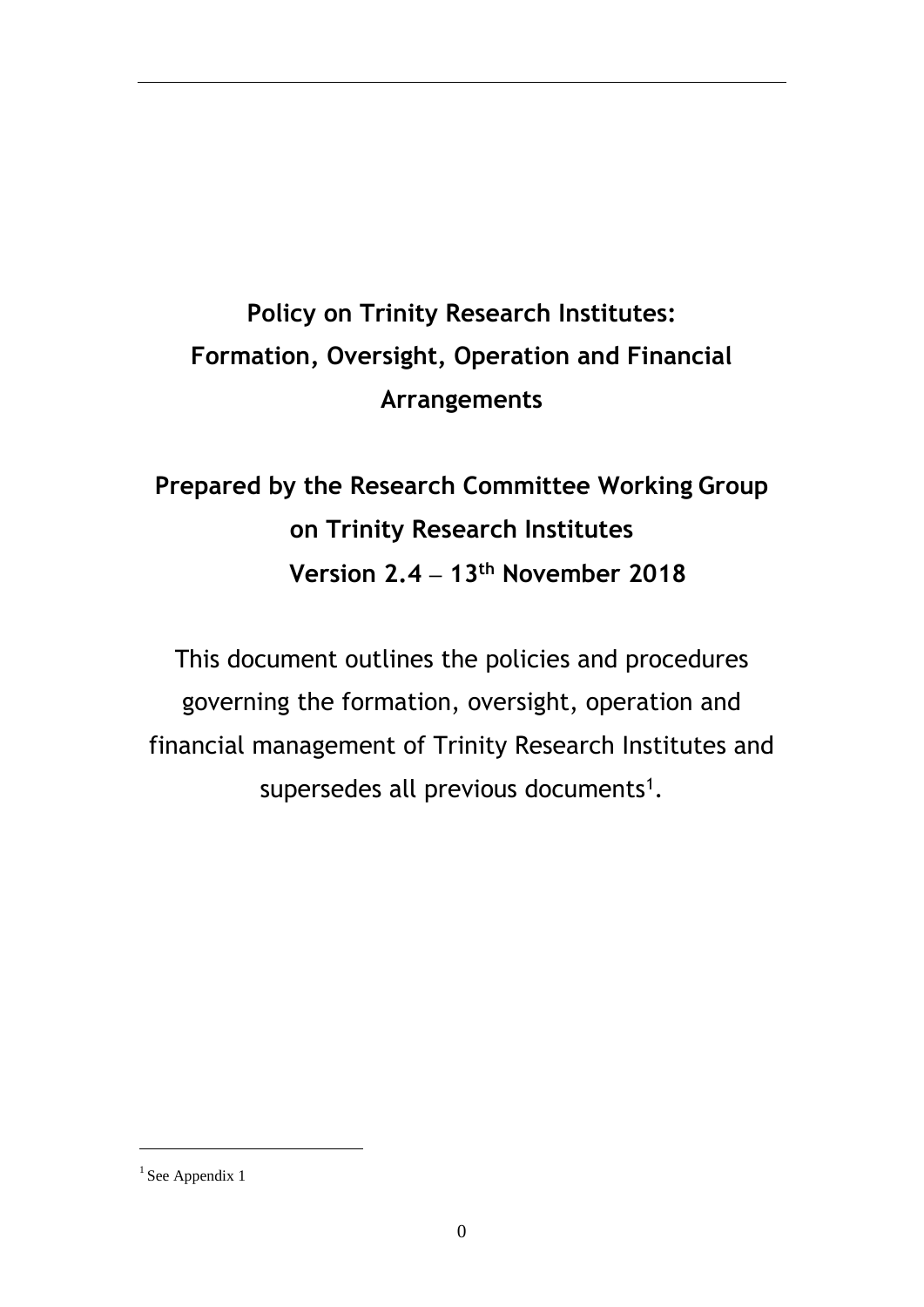| <b>Version</b> | <b>Description</b>             | <b>Circulation</b>            |
|----------------|--------------------------------|-------------------------------|
| $v0.1 - v0.6$  | Working group drafts           | Working group, VP-CAO (v0.6)  |
| v1.0           | For working group approval     | Working group                 |
| v1.1           | Minor amendments to v1.0       | Working group, Research       |
|                |                                | Committee, Planning Group     |
| V1.2           | Amendments following           | <b>Research Committee</b>     |
|                | consideration by Research      |                               |
|                | Committee $(RS/12-13/22)$      |                               |
| V2.0           | Approved by Research           | Exec Director TBSI, Executive |
|                | Committee for further          | <b>Officer Group</b>          |
|                | consideration and approval by  |                               |
|                | relevant College committees;   |                               |
|                | minor amendments from V1.2     |                               |
|                | $(RS/12-13/37)$                |                               |
| V2.1           | Amendments following           | Council                       |
|                | consideration by Executive     |                               |
|                | <b>Officer Group</b>           |                               |
| V2.2           | Approved by Council with       | <b>Finance Committee</b>      |
|                | minor amendments from V2.1     |                               |
|                | $CL/12-13/105)$                |                               |
| V2.3           | Approved by Finance            | Board, College                |
|                | Committee with minor           |                               |
|                | amendments from V2.2 (FN/12-   |                               |
|                | $13/50$ ) and by Board (BD/12- |                               |
|                | 13/225                         |                               |
| V2.4           | Reviewed and accepted as       | Research Committee, Dean of   |
|                | stands $(RS/18-19/4)$          | <b>Research Leaders Group</b> |
|                |                                |                               |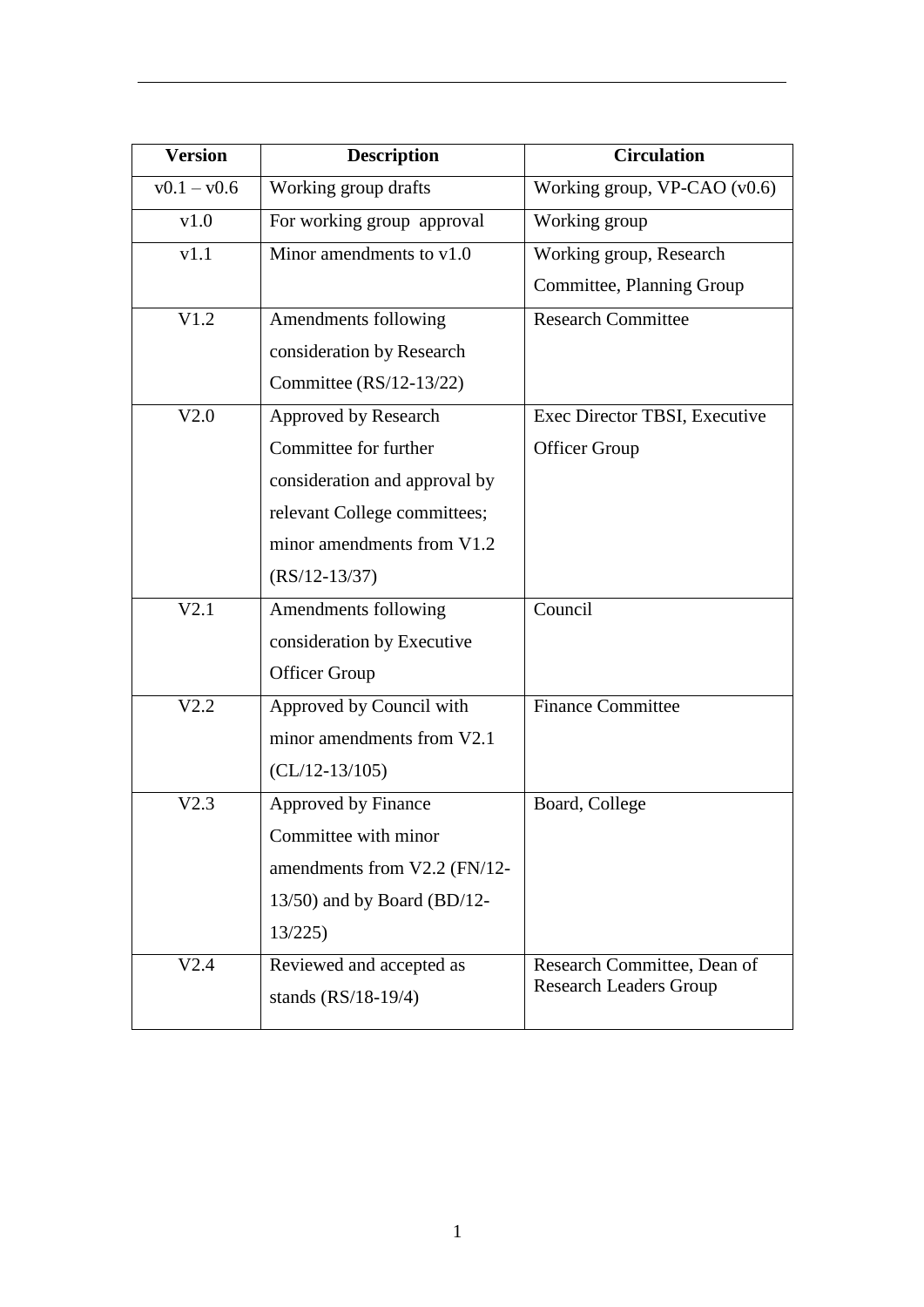# **Contents**

| 1.               | The Place of Research Institutes in Trinity College Dublin3                   |  |
|------------------|-------------------------------------------------------------------------------|--|
| 2.               |                                                                               |  |
| 3.               |                                                                               |  |
| $\overline{4}$ . |                                                                               |  |
| 4.1              |                                                                               |  |
| 4.2              |                                                                               |  |
| 5.               |                                                                               |  |
| 5.1              | Financial Requirements When Submitting a Proposal to Establish a TRI10        |  |
| 5.2              |                                                                               |  |
| 5.3              |                                                                               |  |
| 5.4              | Financial Guidelines/Oversight for the Management of TRIs  12                 |  |
| 5.5              |                                                                               |  |
| 6.               |                                                                               |  |
| 6.1              |                                                                               |  |
| 7.               |                                                                               |  |
| 8.               |                                                                               |  |
| 8.1              |                                                                               |  |
| 8.2              |                                                                               |  |
| 8.2.1            |                                                                               |  |
| 8.2.2            |                                                                               |  |
| 8.2.3            |                                                                               |  |
| 8.3              |                                                                               |  |
| 8.3.1            |                                                                               |  |
| 8.4              |                                                                               |  |
| 9.               |                                                                               |  |
| 10.              |                                                                               |  |
|                  | Appendix 1 Selected Previous Documents Addressing Aspects of the Operation of |  |
|                  |                                                                               |  |
|                  |                                                                               |  |
|                  | Appendix 3 Supplementary Procedure Relating to the Conduct of Duties of       |  |
|                  |                                                                               |  |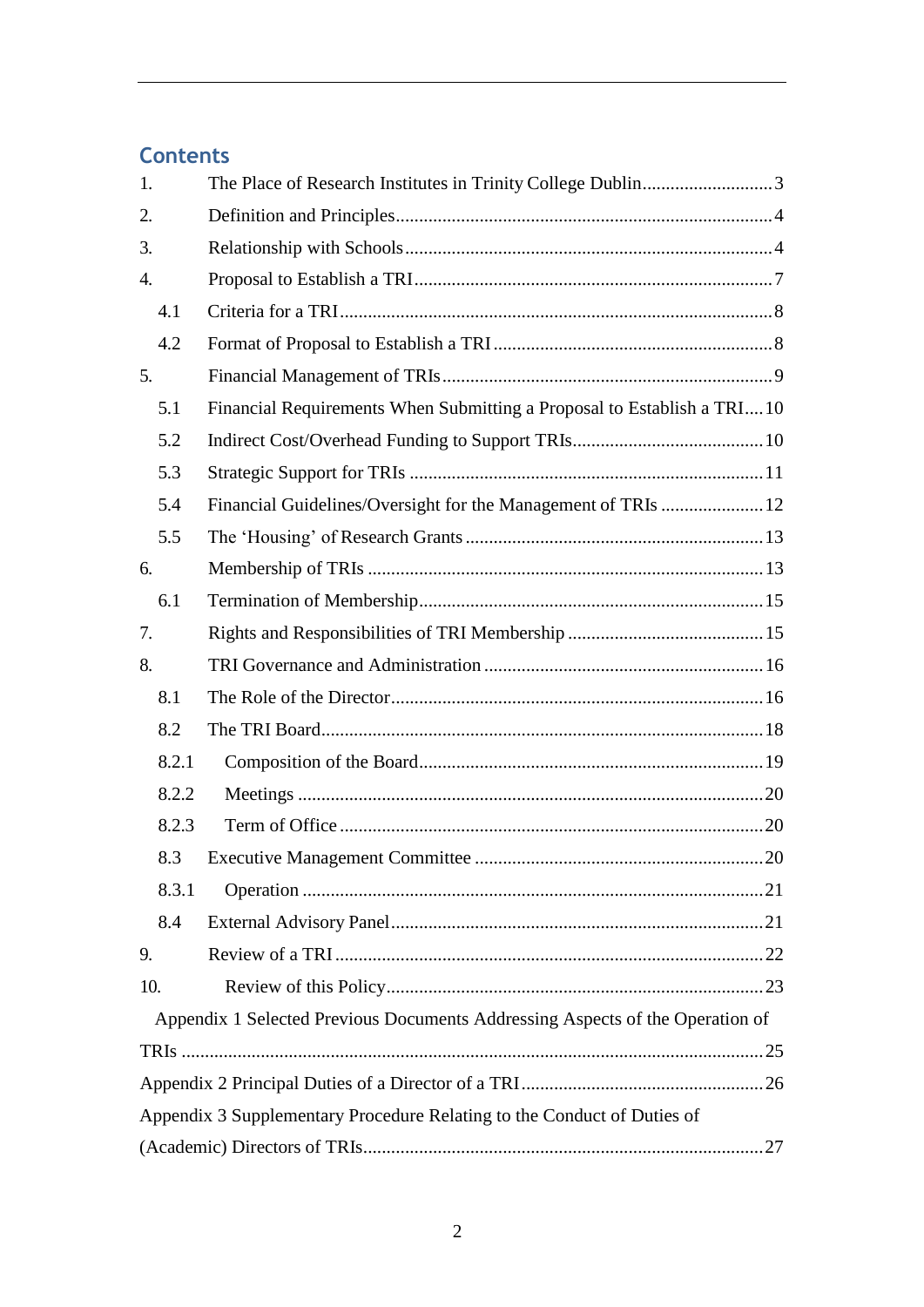# <span id="page-3-0"></span>**1. The Place of Research Institutes in Trinity College Dublin**

The establishment of Trinity Research Institutes (TRIs) is central to the development of the College's research strategy to promote the development of centres of excellence in a limited number of key areas. In terms of existing policy on research groupings in College [1], TRIs instantiate headline strategic priorities of College. A TRI should represent an area of acknowledged research excellence and have at its core a critical mass of scholars/principal investigators<sup>2</sup> of acknowledged high international standing in that area (e.g., who are competitive for major individual research awards such as European Research Council (ERC) grants or Science Foundation Ireland (SFI) and Wellcome Trust Investigator Awards). TRIs are recognised by College as long-term strategic resources that must be sustainable even, for example, when the principals who set them up step down. They should serve to increase the level and impact of research in the corresponding area in College. The research areas represented by TRIs should be highlighted specifically in the College's Strategic Plan.

To be internationally competitive, TRIs must have a degree of autonomy and flexibility to be able to respond to opportunities as they arise, while at the same time being fully accountable to College. With substantial space and staffing, the scale of TRIs is expected to be too large to be absorbed directly into normal School structures, especially as they are likely to be strongly inter-disciplinary. However if TRIs are to benefit the College as a whole, then they must be fully integrated into the College and staff working in the TRIs must be integral members of the College community.

The operation of a TRI should be underpinned by the support of a set of participating Schools (see 3 below). TRIs must have the full support of the participating Schools and be part of their strategic direction.

Approval of a proposal to become a TRI will only follow rigorous examination by the Research Committee, the Finance Committee and Executive Officers, and approval by

 $2$ Referred to as 'principal investigators' throughout this document.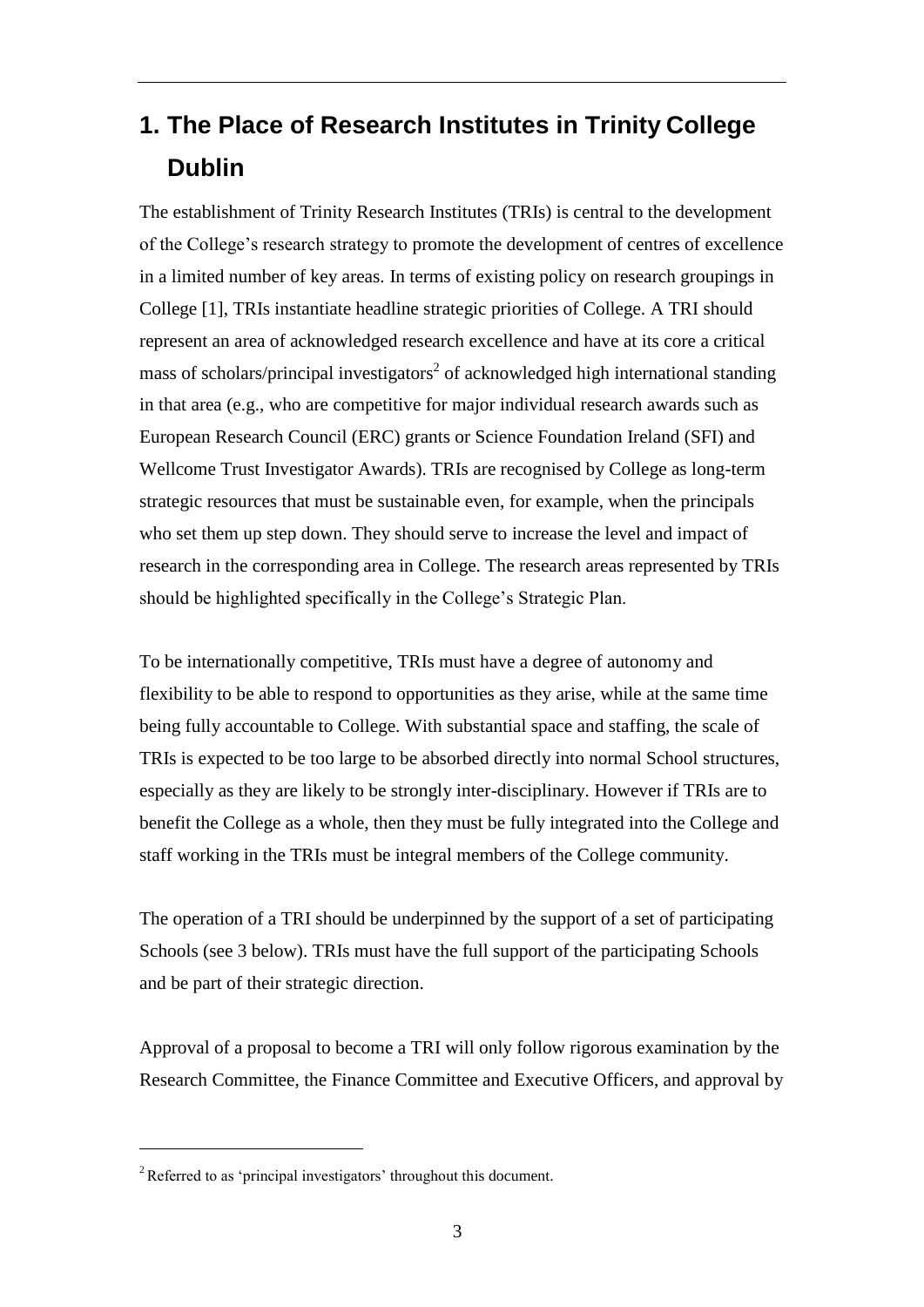Council and Board (see 4 below). Consideration of the proposal will include external evaluation and benchmarking of research excellence.

# <span id="page-4-0"></span>**2. Definition and Principles**

A TRI is defined as a research grouping which:

- represents an area of acknowledged research excellence and has at its core a critical mass of principal investigators of acknowledged high international standing;
- instantiates a headline strategic research priority of College;
- has a scale of operation approaching that of a School;
- consists (directly or indirectly) of academic, research, administrative and support staff, led by a Director (see 9.1 below), a number of whom are on permanent contracts or contracts of indefinite duration;
- has significant and verifiable funding to sustain the research for a significant period of time; and
- has been approved by Board as a TRI.

A TRI will operate within an agreed budget and the management and operational structure is expected to ensure this through appropriate financial governance under the oversight of the College Finance Committee. The duties and responsibilities of the Directors of TRIs are comparable to those for Heads of Schools in relation to responsibility and accountability for financial matters (see Appendix 2 and [2]).

While TRIs are established for the primary purpose of engaging in research, the TRIs must also contribute to the teaching activities of the College including providing access to their research infrastructure.

# <span id="page-4-1"></span>**3. Relationship with Schools**

Academic Schools are the basic organisational unit in College and therefore it is intended that, while TRIs have a degree of autonomy and independence, they will be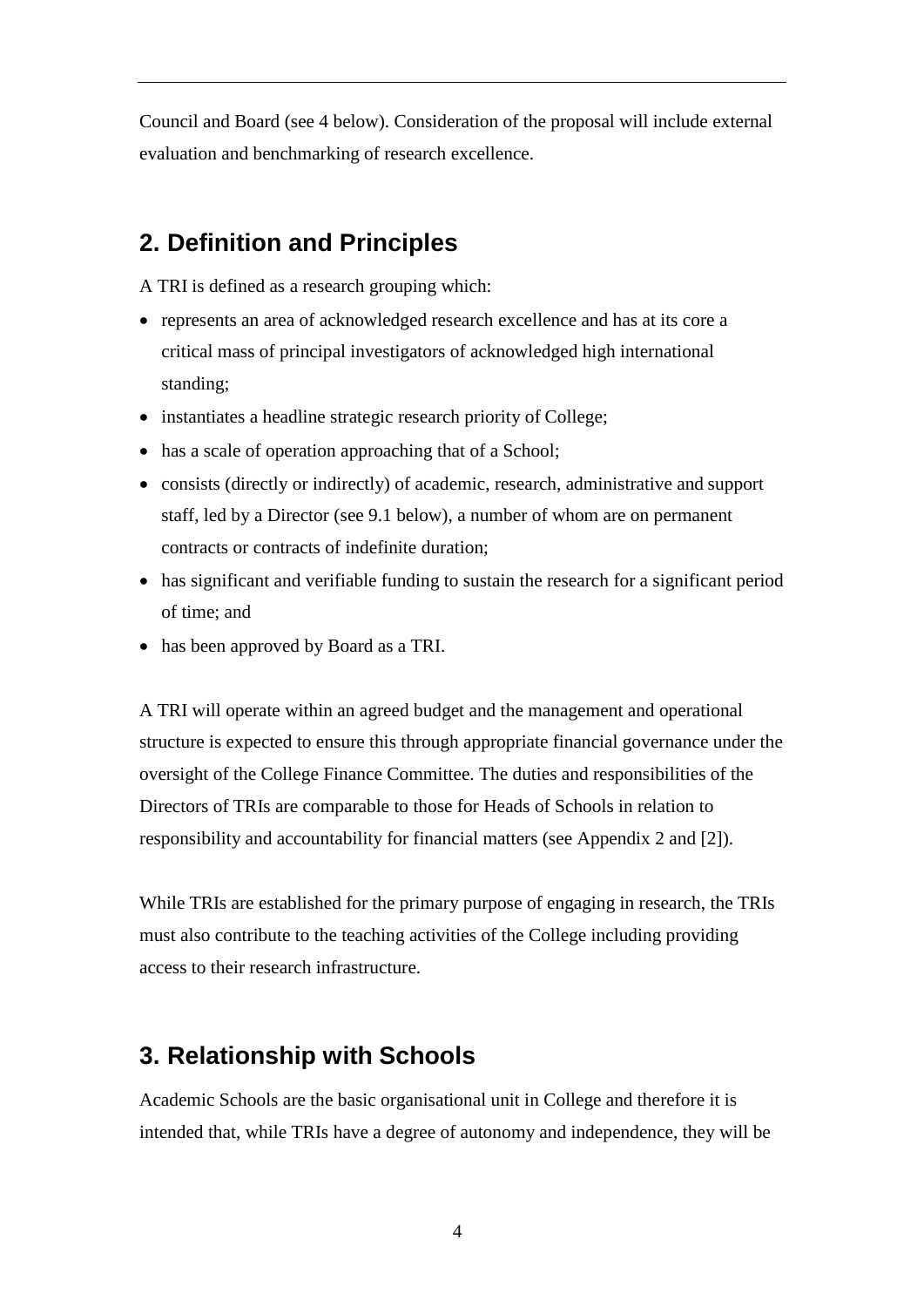closely associated with one or more Schools. These Schools, as well as College as a whole will benefit directly from the presence of a TRI by, for example,

- making state-of-the-art equipment and facilities available to the School;
- contributing to undergraduate and postgraduate teaching, and in particular the development of Ph.D. programmes;
- raising the profile of the School(s) and College internationally.

Equally, it is intended that TRIs will be a central part of the strategic plans of the relevant Schools and Faculties and that they will be committed to the development and sustainability of TRIs. In practical terms, this means that Schools/Faculties will include TRIs in their staffing plans.

Thus, the operation of a TRI must be underpinned by a set of participating Schools from which the TRI's principal investigators are normally drawn. Participation in a TRI should be a mutually beneficial relationship, and Schools should support and integrate associated TRIs into their strategic and staffing plans in the same way that TRIs should support the missions of their participating Schools thus creating a wholly symbiotic relationship. TRIs are nevertheless differentiated from Schools in that their focus is on undertaking research in a specific area. This objective is underpinned by the following principles:

- 3.1 All academic staff, research staff and postgraduate students belong to one or more Schools. The affiliation of research staff and postgraduate students will be determined by the affiliation of their principal investigator. Postgraduate students based in TRIs are subject to the normal rules and regulations of the College. Where a School had specific additional regulations for postgraduate students, these regulations will also apply unless there is agreement between the relevant Director of Teaching and Learning (Postgraduate) and the Director of the TRI to vary them.
- 3.2 Academic staff will have teaching and administrative duties in their School(s), determined by the Head of School in accordance with the School's workload allocation model.
- 3.3 Senior (support) staff members in a TRI who have appropriate qualifications and experience will be facilitated in their wish to contribute to teaching and/or supervision of postgraduate students. This will be arranged through the staff

5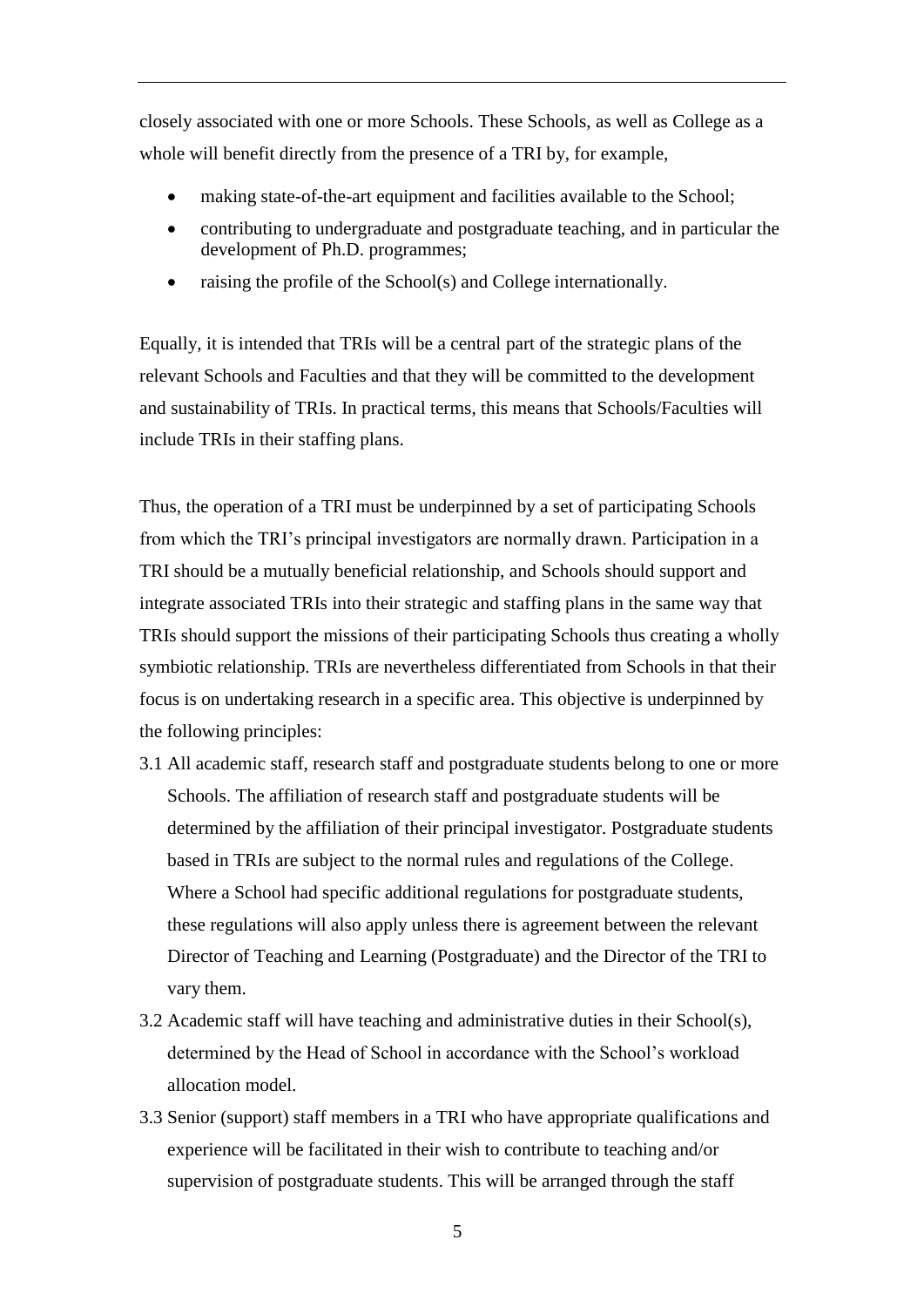member's affiliation with a School, and subject to the agreement of the Head of that School. Any such postgraduates will be admitted into the School, undergo the School's assessments for progression, and be examined according to the procedures of the School as outlined at 3.1 above.

- 3.4 Staff appointments are made by the College. Either a TRI or a School may take a lead in recruiting academic staff to be a member of a TRI, but the entity taking a lead in the recruitment process must do so with the agreement of the relevant corresponding School or TRI. Where a TRI seeks to appoint a new principal investigator to the College, it must do so in conjunction with the School or Schools that will be the home School(s) of the investigator, and who may agree to take responsibility for his or her salary after any initial grants have ceased to underwrite these costs. Such principal investigators will be appointed following College procedures.
- 3.5 A TRI may employ support staff directly. All appointments to TRIs will be made following normal College procedures. All staff in a TRI will be employed by College and are subject to the normal rules and regulations and have the same entitlements. For the purposes of determining the nature of the relationship between Schools and TRIs, TRIs will be required to maintain an up-to-date register of staff, research fellows and postgraduates associated with the TRI, and the Schools with which they are associated.
- 3.6 From the point of view of a principal investigator, there should be no difference in the conditions of occupancy of equivalent space for research activities in a TRI or in a School.
- 3.7 Agreements between Schools and TRIs regarding the allocation of space to TRIs, sharing of costs, and allocation of indirect costs/overheads for research contracts held by members of a School who are also principal investigators within a TRI in addition to general understandings regarding allocation of teaching and administration, etc., will be explicitly negotiated between TRIs and Schools following the principle that costs and resources follow activity. Further details of the arrangements to be put in place between TRIs and Schools regarding research contracts are considered in 5 below.
- 3.8 Where research grants are 'housed' wholly or partly within a TRI, the grant applications should be signed off by both the Head of the principal investigator's School as well as the Director of the TRI (or their designates). Similarly if TRI

6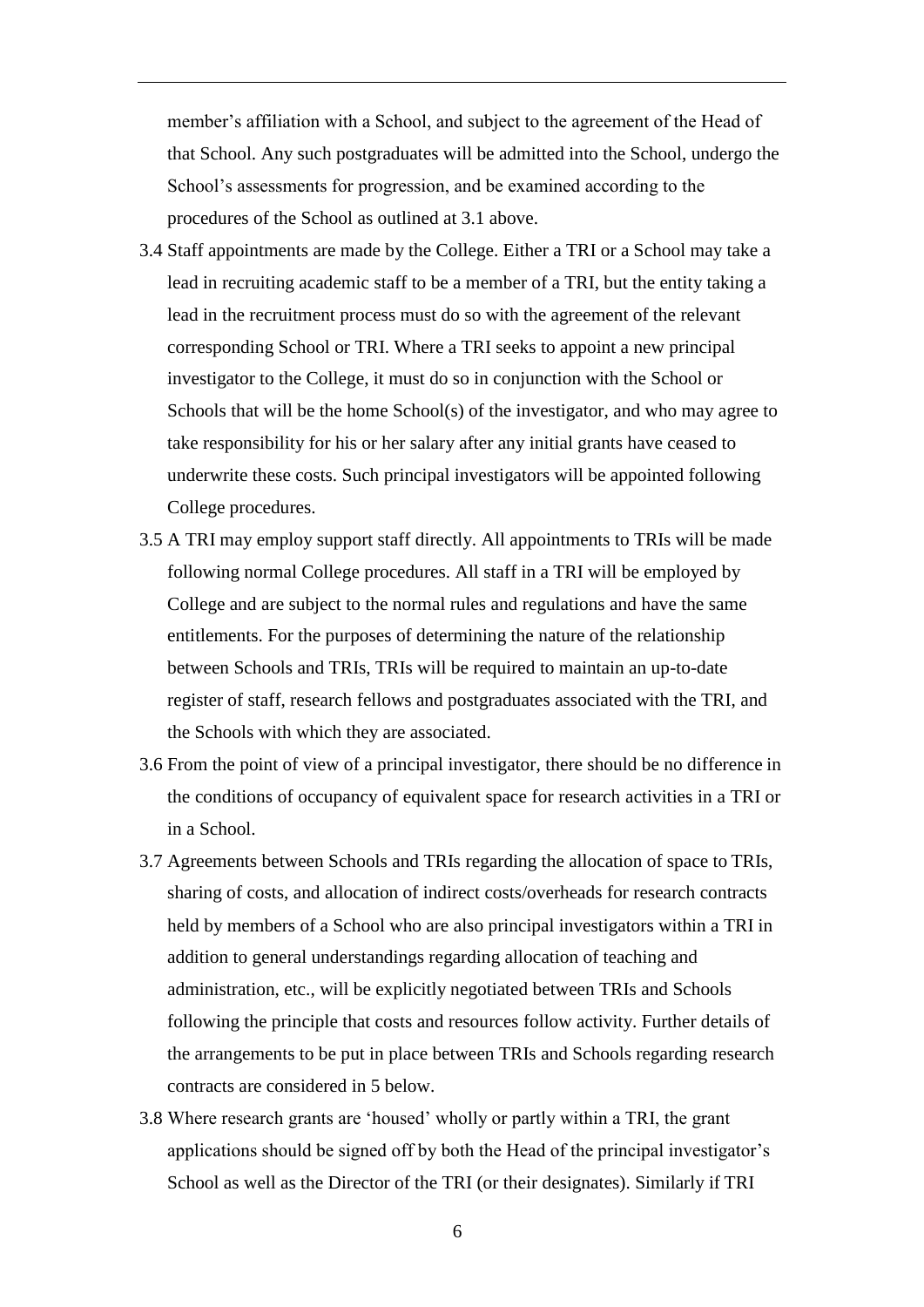research activity is wholly/partly 'housed' within a School, the grants should be signed off by the Director of the TRI as well as the Head of the relevant School (or their designates).

- 3.9 Such agreements are to be negotiated in good faith and neither the Head of School nor the Director of the TRI should unreasonably withhold agreement. In the event of failure of a School and a TRI to come to a mutually agreeable arrangement on these matters, they may be referred to the Dean of Research. Should the disagreement be of such a fundamental nature that the Dean of Research is unable to bring it to a satisfactory agreed resolution, the matter may be decided by the Dean of Research.
- 3.10 The establishment of a TRI, particularly where principal investigators have separate office accommodation in the space allocated to the TRI, may pose a challenge to maintaining the collegiality of the participating Schools. Principal investigators should be aware of this risk and should strive to maintain a close and cordial working relationship with their School.

Publications by staff employed by a TRI will be listed in the Calendar under the TRI with an appropriate cross-reference to the School to which they are affiliated, if any. Publications by staff not directly employed by but affiliated to a TRI may be listed either under the TRI or their School with an appropriate cross-reference.

## <span id="page-7-0"></span>**4. Proposal to Establish a TRI**

Proposers of potential TRIs should discuss their proposal informally with the Dean of Research in the first instance in order to verify that the proposed TRI is likely to meet the criteria for TRIs listed below. A formal proposal may then be brought by the Dean of Research to the Research Committee over the course of the academic year. Recognition will rest partly on a positive external evaluation of the proposal. Such an assessment may take place under the auspices of a national body such as SFI or the Higher Education Authority (HEA) and the Research Committee may accept such an assessment in lieu of a further process on the recommendation of the Dean of Research. In cases where no external international evaluation has taken place (e.g., from an SFI site visit), the Dean of Research will arrange for assessment of the proposal to create a TRI through a site visit by an international team of experts in the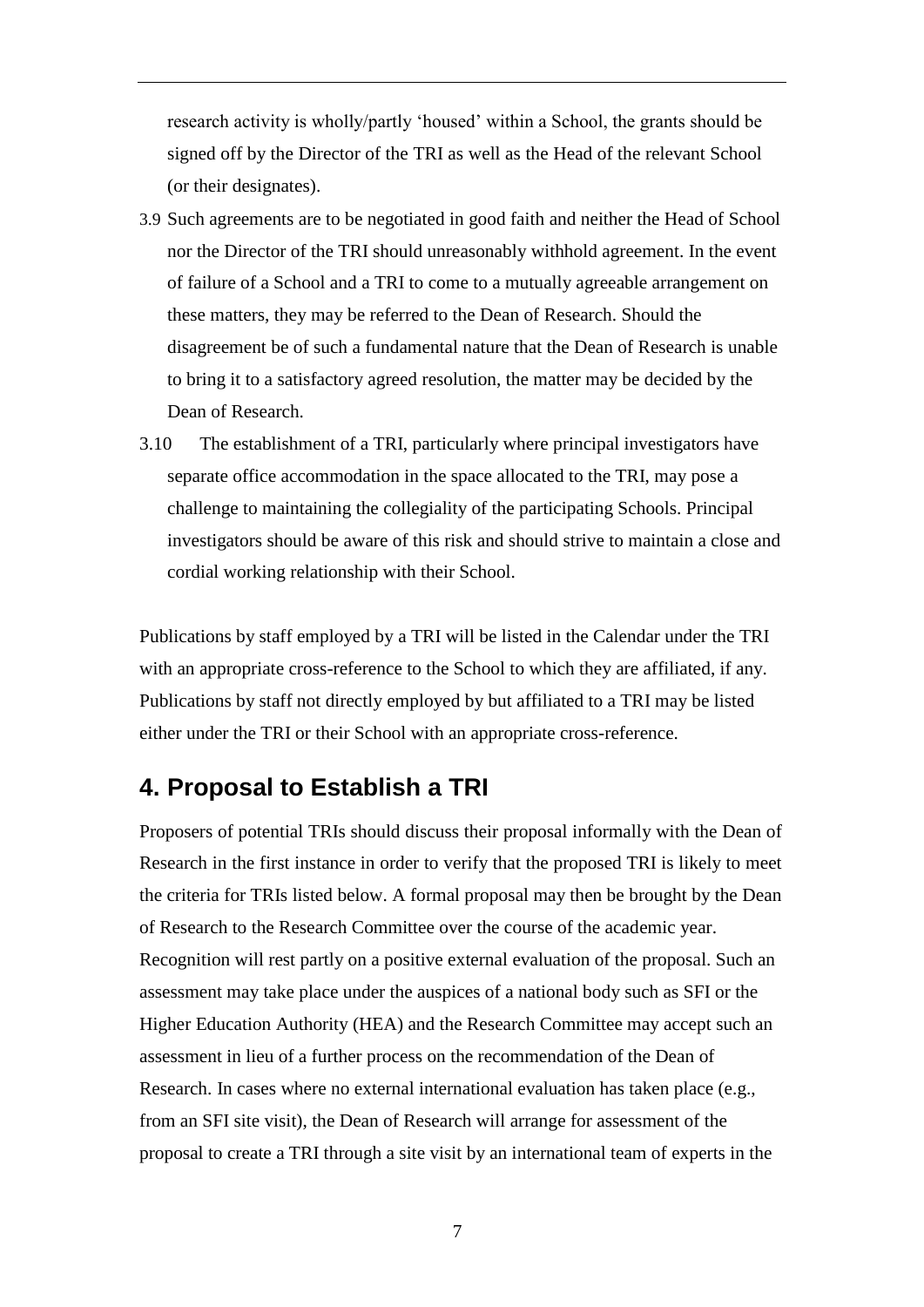field who will advise not only on the academic excellence of the prospective TRI compared internationally, but also on its fit with the College's strategic priorities. The report from the reviewers will be made available to the Research Committee before a recommendation on the proposal is made. The proposal will then be considered by the Finance Committee and Executive Officers before approval by Council and Board.

## <span id="page-8-0"></span>**4.1Criteria for a TRI**

- They instantiate headline strategic research priorities of College.
- They should represent an area of acknowledged research excellence within College.
- They have substantial external funding and a strong business plan focussing on sustainability.
- They must contribute to the teaching activities of the College.
- They are independent cost centres.
- They have a critical mass of principal investigators of acknowledged high international standing who are members of academic staff and whose participation is defined by:
	- Running research grants relevant to the work of the TRI through the TRI's cost centre.
	- All principal investigators who occupy space (either personally or via their research groups) in the TRI generate funds to contribute to the TRI's operating costs.
- They continue to receive favourable reviews in regular external assessments.
- They have appropriate administrative infrastructure.
- They occupy substantial defined space.
- They satisfy the governance requirements for a TRI (see 8 below).

### <span id="page-8-1"></span>**4.2Format of Proposal to Establish a TRI**

A proposal to establish a TRI will include:

1. an outline of how the TRI proposes to contribute to the overall mission of the College, including teaching and learning;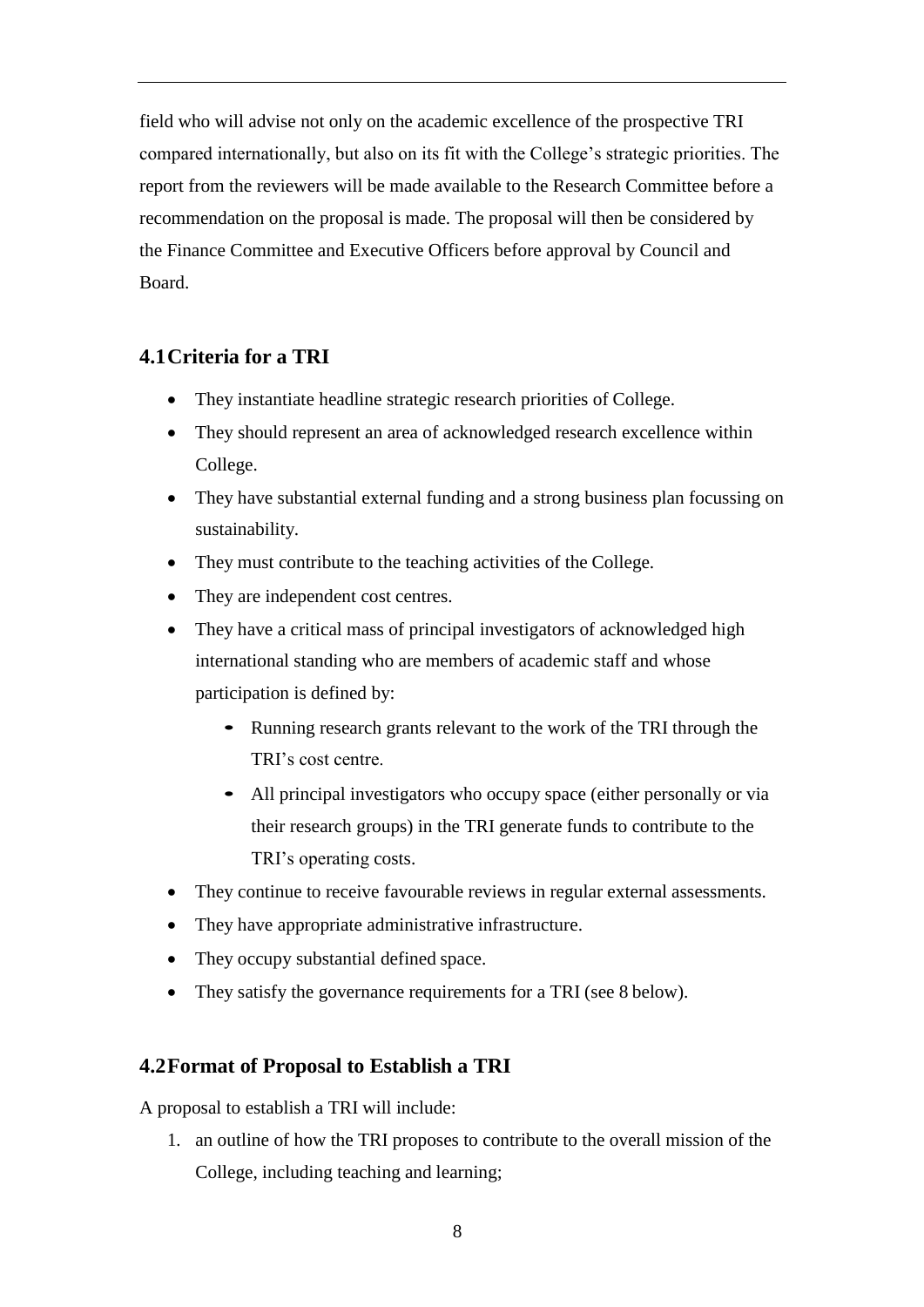- 2. an initial detailed five-year strategic (research) plan;
- 3. evidence of a favourable external assessment of the TRI's research excellence and strategic plan;
- 4. a detailed discussion of the proposed relationship with participating Schools, including how the TRI's mission is consistent with the strategic direction of the relevant Schools. This statement should also be clear on how facilities are to be shared between the TRI and participating Schools, including, for example, how the TRI's use of any School equipment, resources and personnel is to be accounted for and vice versa;
- 5. a communications strategy aimed at promoting the activities of the TRI among not only the international research community but also amongst Schools, industry and the general public;
- 6. the proposed governance structure and composition of the TRI's Executive Management Committee (EMC) and Board (see 9 below);
- 7. a list of participating principal investigators;
- 8. a detailed five- year financial plan/budget (excluding direct research grant activity) setting out the following:
	- a. projected income including anticipated income from related indirect costs/overheads (see 5.2 below), philanthropy, events, industry, etc.
	- b. projected expenditure (pay and non-pay), noting that any impact on the College's staffing profile (e.g., relevant to national legislation) be identified at the outset
- 9. a detailed Risk Analysis associated with the TRI's projected financial performance;
- 10. a description of the financial support to be provided by the participating Schools to the TRI, if any;
- 11. space requirements and any associated costs;
- 12. endorsement by the relevant Head(s) of School and Faculty Dean(s).

## <span id="page-9-0"></span>**5. Financial Management of TRIs**

This section sets out the main principles associated with TRI financial management under the headings of: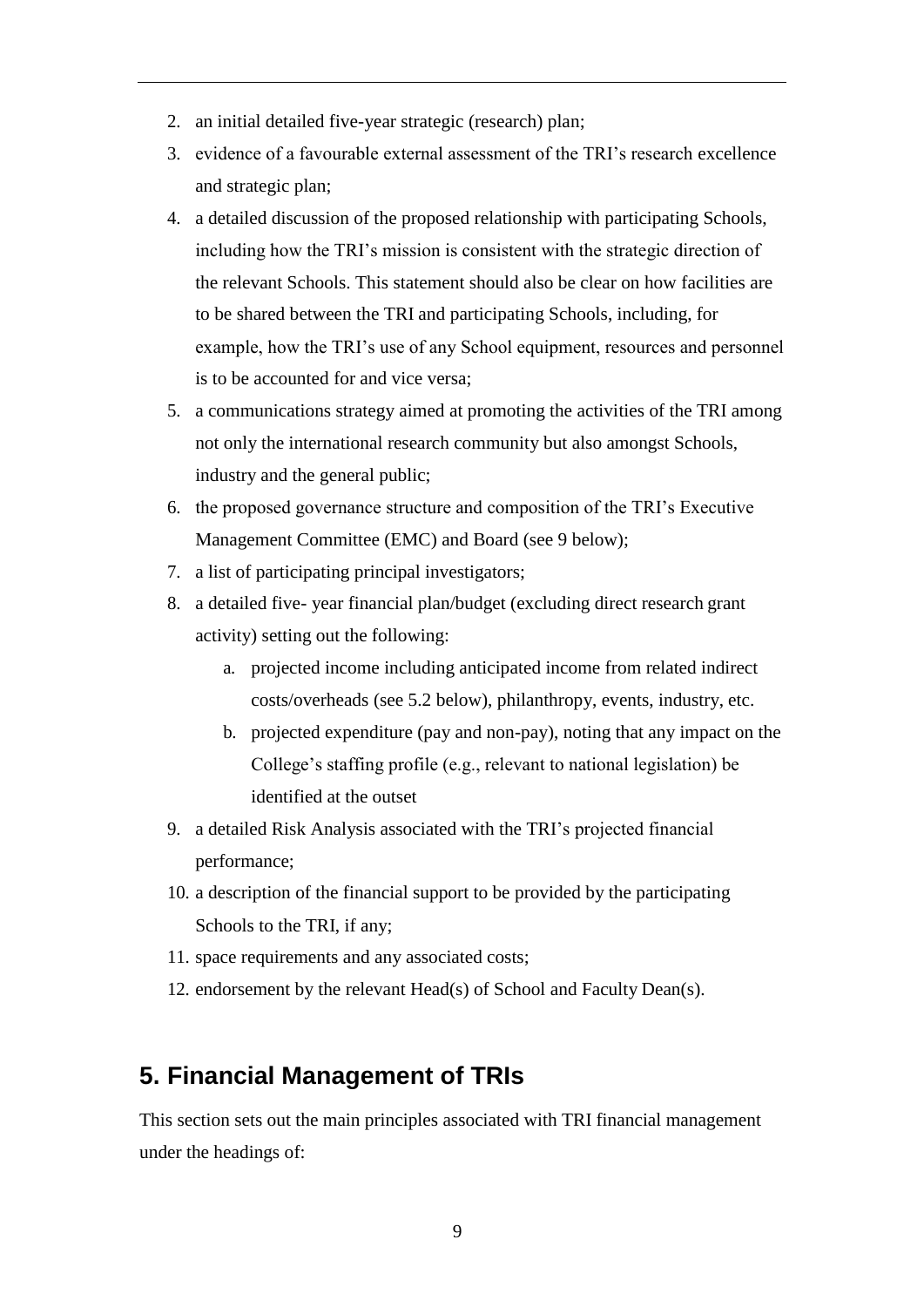- financial requirements when submitting a proposal to establish a TRI including research indirect cost/overhead funding to support TRIs
- financial guidelines and oversight for the management of TRIs
- strategic funding requests by TRIs
- the 'housing' of research grants

bearing in mind that a TRI will be represented as a cost centre within the College.

# <span id="page-10-0"></span>**5.1 Financial Requirements When Submitting a Proposal to Establish a TRI**

Any proposal to establish a TRI should include a detailed financial plan and related information as outlined in section 4.2 points  $7 - 11$ .

A level of support staff and operational support for the TRI will normally be identified to reflect both the level of support afforded to principal investigators in their home Schools and the existing support in place for any precursor of the TRI by the participating Schools. The TRI should be supported in efforts to augment such supports through funding from external sources, and the appropriate pro rata (percentage) levels of support staff costs included in research grant applications as direct costs.

### <span id="page-10-1"></span>**5.2 Indirect Cost/Overhead Funding to Support TRIs**

The following financial mechanism shall be applied to all TRI-linked research grants.

- a. Indirect costs (overheads), other than that portion accrued to '*cista communis*', from research contracts will be shared between the principal investigators' Schools and the TRI.
- b. For each (new and existing) contract related to activity to be 'housed' by a TRI (and managed through the corresponding cost centre), an agreement will be made and executed between the relevant School and TRI on the appropriate percentage distribution of those indirect costs/overheads to the School and TRI arising from the research activity at the time of signature/transfer.

For each (new and existing) contract related to TRI research activity to be 'housed' by a School (and managed through its cost centre), an agreement will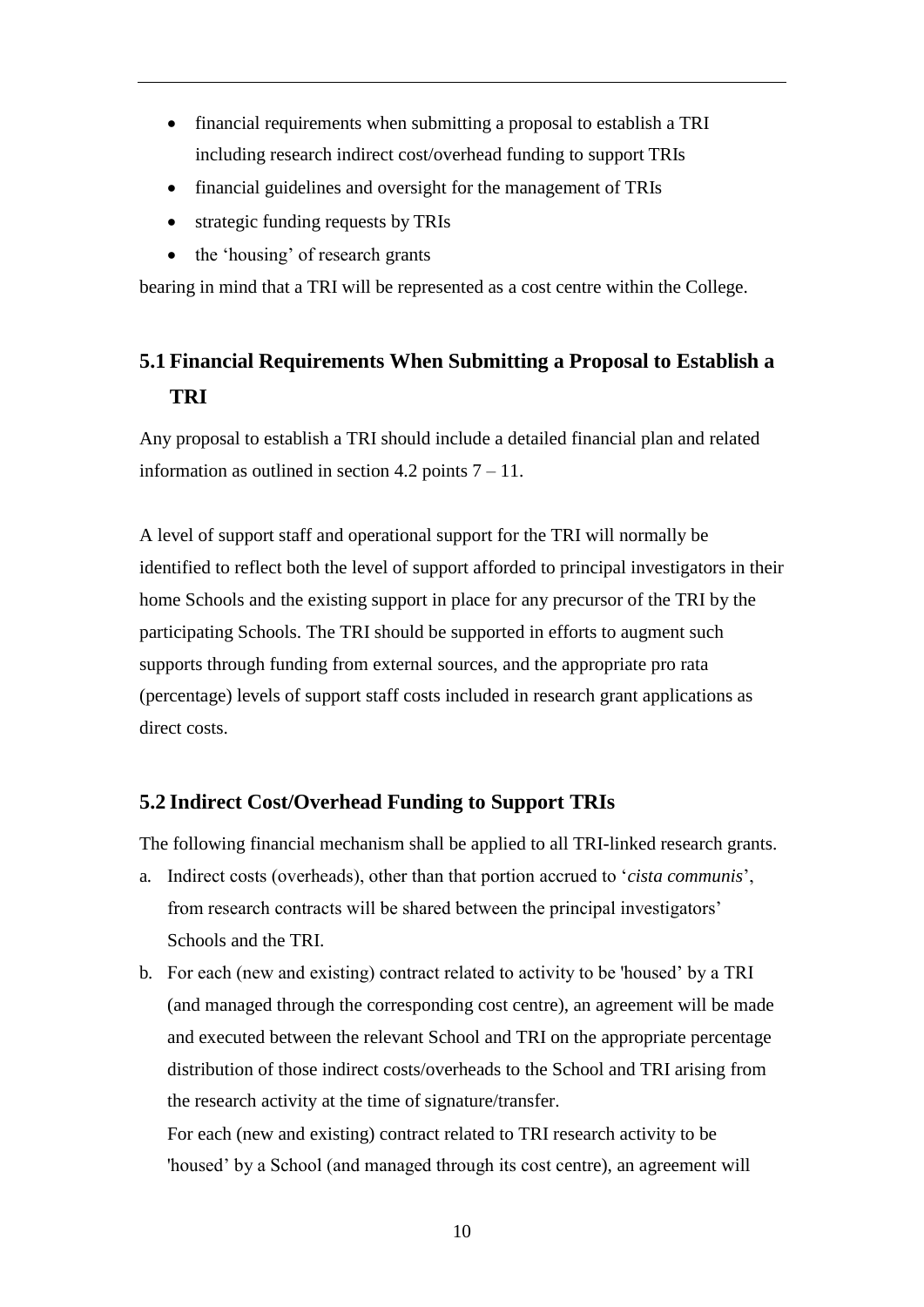also be made and executed between the relevant School and TRI on the appropriate percentage distribution of those indirect costs/overheads to the School and TRI arising from the research activity at the time of signature/transfer. Indirect costs/overheads returned to such accounts will be placed in the relevant unit's Self Financing Indirect Cost Account for appropriate distribution. This distribution mechanism of TRI indirect cost/overhead will recognise any constraints and commitments of distributions under OIP schemes.

- c. Awards involving multiple principal investigators will be treated in the same manner.
- d. In all cases, every effort should be made to attain full economic costing for activities from all sources of research income – both exchequer and nonexchequer. The cooperation of the TRIs in dealing with these sources and their compliance with indirect cost/overhead level requests in grant submission will be paramount to attaining this goal of fully funded activity. The College's Indirect Cost Policy can be found at [3].
- e. In relation to recording of research activity in the College's Annual Statement of Research Accounts, all TRI-linked principal investigator income will be recorded in a sub-section under their home School's cost code. Annual returns to Finance Committee will therefore record research income as to Schools. Research income data in relation to TRIs will also be available to Finance Committee at financial year end.
- f. The College recognises that TRIs are flagship programmes with high external visibility and are highly research-intensive activities – accordingly internal mechanisms for distribution of income, credits and costs must be kept under review.

#### <span id="page-11-0"></span>**5.3 Strategic Support for TRIs**

On occasion the College may provide financial support to TRIs to enable them to meet the objectives outlined in their strategic plans. Requests for multi-annual support may be made to the Planning Group annually, through the Dean of Research, and should consist of a comprehensive business case (in line with the criteria set out below).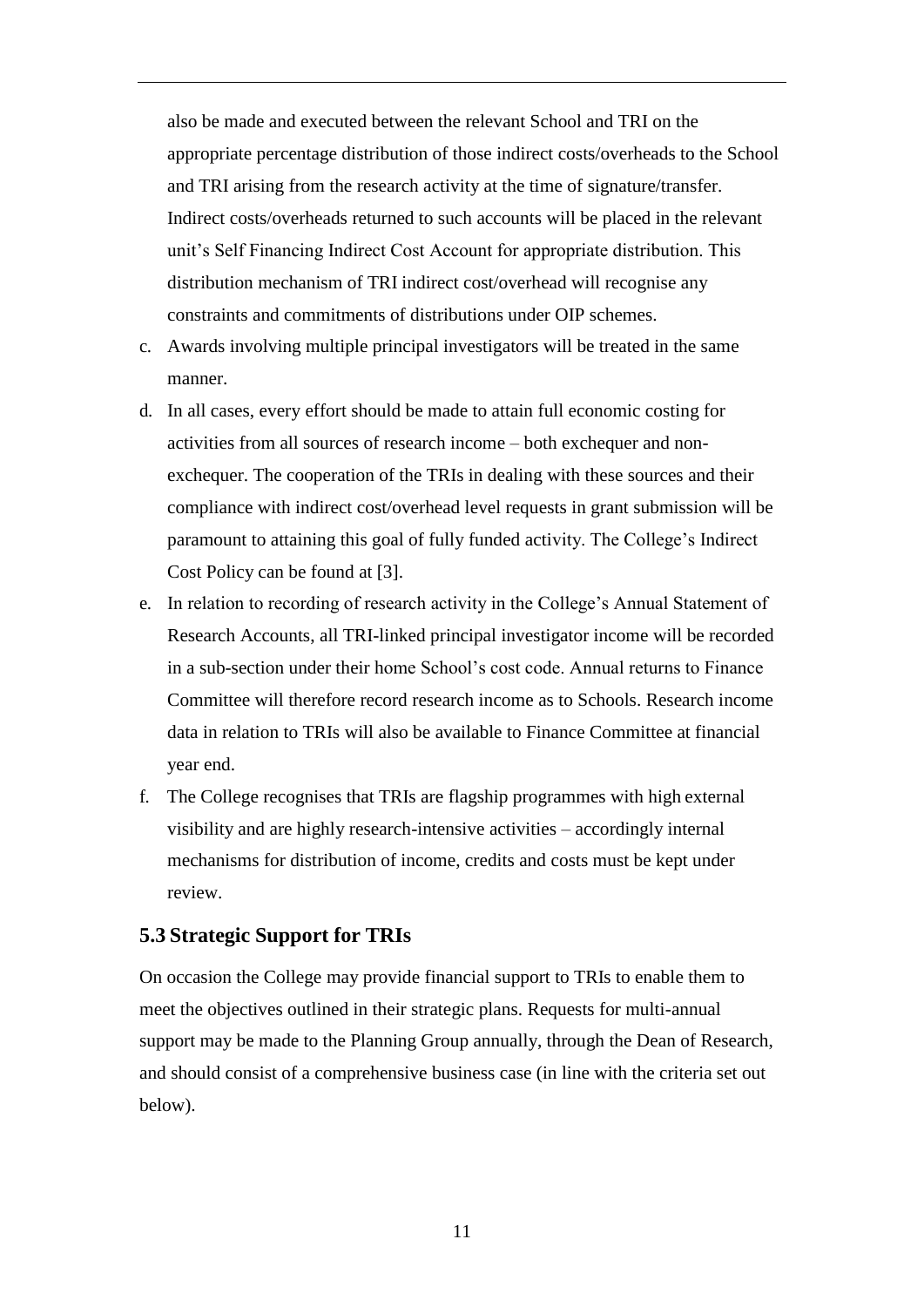- a. Funding allocated to a TRI is contingent on its advancing a concise strategy to minimise replicated core services in the TRI (vs. School and support areas) and where relevant, any impact on the College's staffing profile (e.g., relevant to national legislation) be identified.
- b. Funding allocations will be tranched and performance linked with five specific milestones/key performance indicators (KPIs) - one of which must be the securing of specific targets of leveraged funding to supplement the allocation - to be agreed for each TRI.
- c. As a consequence of College funding of strategic allocations to a TRI, an access mechanism for College research-related use of TRI facilities must be agreed and implemented, with a prioritisation for: TRI > TRI School > Rest of College access requirements.

In particular, evidence of the use of the allocation specifically for strategic purposes should be provided by TRIs and, in order to monitor this more closely, TRIs should submit pre-expenditure plans as well as post-expenditure plans for the allocation, aligned with the funding terms and conditions. Pre-expenditure plans will be subject to the approval of the Planning Group before the allocation is drawn down. TRIs are also required to report to Planning Group annually on the use of the Strategic Funds allocated to them, (in addition to the bi-annual reporting required by Finance Committee as set out section 5.4 below and the Research Committee annually as set out in Section 9.2).

#### <span id="page-12-0"></span>**5.4 Financial Guidelines/Oversight for the Management of TRIs**

In the context of the sustainability of the TRI being a key component of the success of the College's research strategy, the following should be adhered to in the management and oversight of the finances of the TRI:

- a. The Director will be responsible for and accountable to the Finance Committee and the Board of the College in respect of all financial matters.
- b. Strategic and related financial planning, monitoring, control, oversight and reporting should be undertaken by the Director and reviewed by the TRI's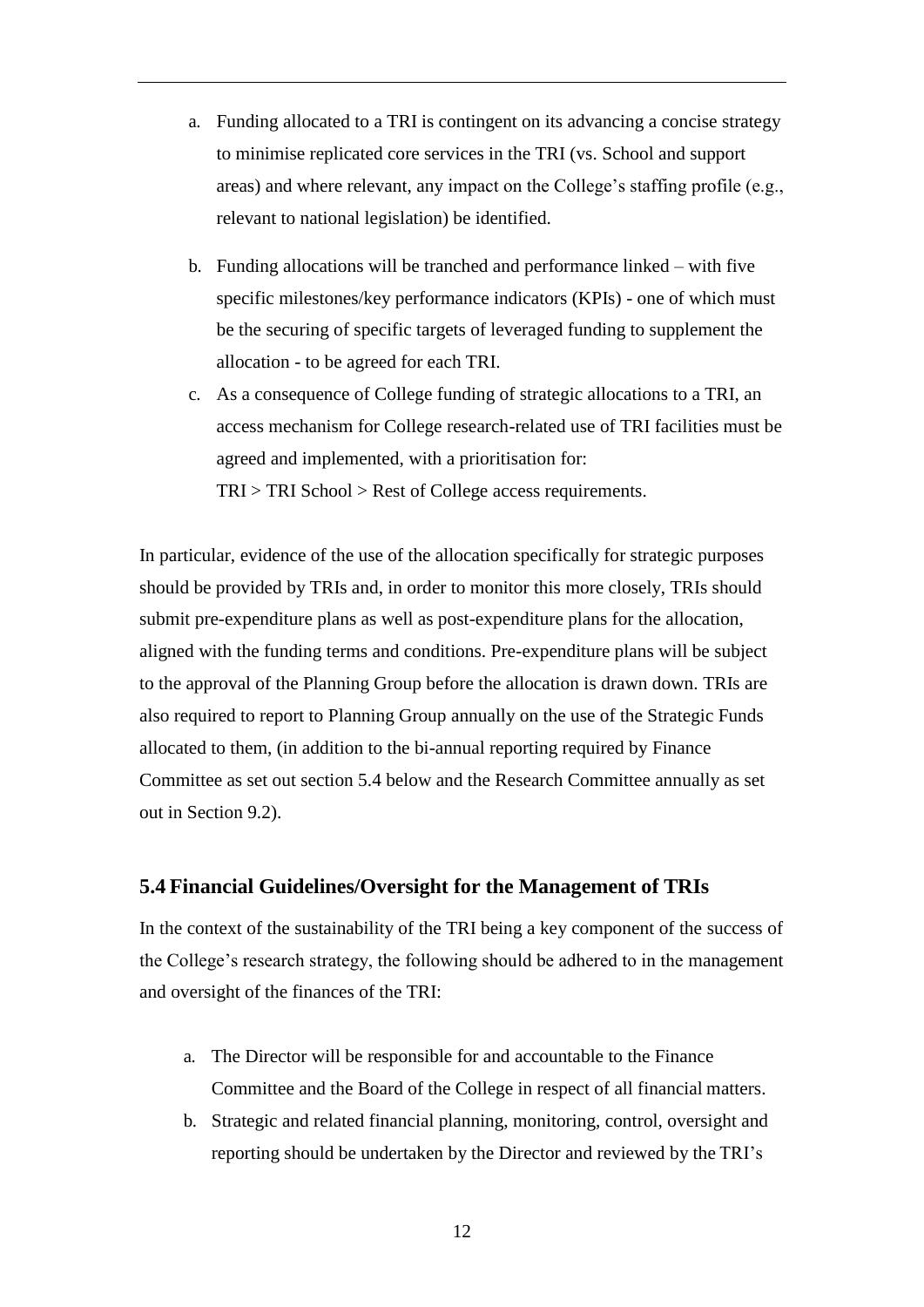Board on an ongoing basis to ensure sustainability and viability in the context of income from research contract funding and other sources.

- c. Financial monitoring, control, oversight and reporting, in line with generally accepted best practice, should be carried out by the Director.
- d. There should be ongoing review by the TRI's Board of the individual and combined financial outcomes of TRI grants in the context of the available budgets.
- e. There should be bi-annual financial reporting including performance against agreed KPIs by the TRI to the College via the relevant Faculty Dean to the Finance Committee.
- f. In the event that the sustainability of a TRI is no longer viable, recognition as a TRI is withdrawn and the TRI ceases, the relevant Faculty Dean assumes overall responsibility for the management and elimination of outstanding TRI-related deficits/liabilities.

#### <span id="page-13-0"></span>**5.5 The 'Housing' of Research Grants**

As described at 3.8 above, where research grants are 'housed' within a TRI, the grants should be signed off by both the Head of the principal investigator's School and the Director of the TRI (or their designates). Similarly, if TRI research activity is wholly/partially housed within a School, those grants should be signed by the Director of the Institute and the Head of the relevant School.

## <span id="page-13-1"></span>**6. Membership of TRIs**

Membership of a TRI as a principal investigator is open to all academic members of staff of the College as well as to Senior Research Fellows. For the avoidance of doubt, and in line with principles of academic freedom, academic members of College should not require the approval of their Head of School in order to apply for membership of a TRI, however, the School should be fully informed when a member is considering applying for membership of a TRI and the implications be discussed with the Head of School. The treatment of their space allocation, workload allocation and research overheads should follow the relevant agreements in place between their School(s) and the TRI. In the event that the School(s) concerned are not already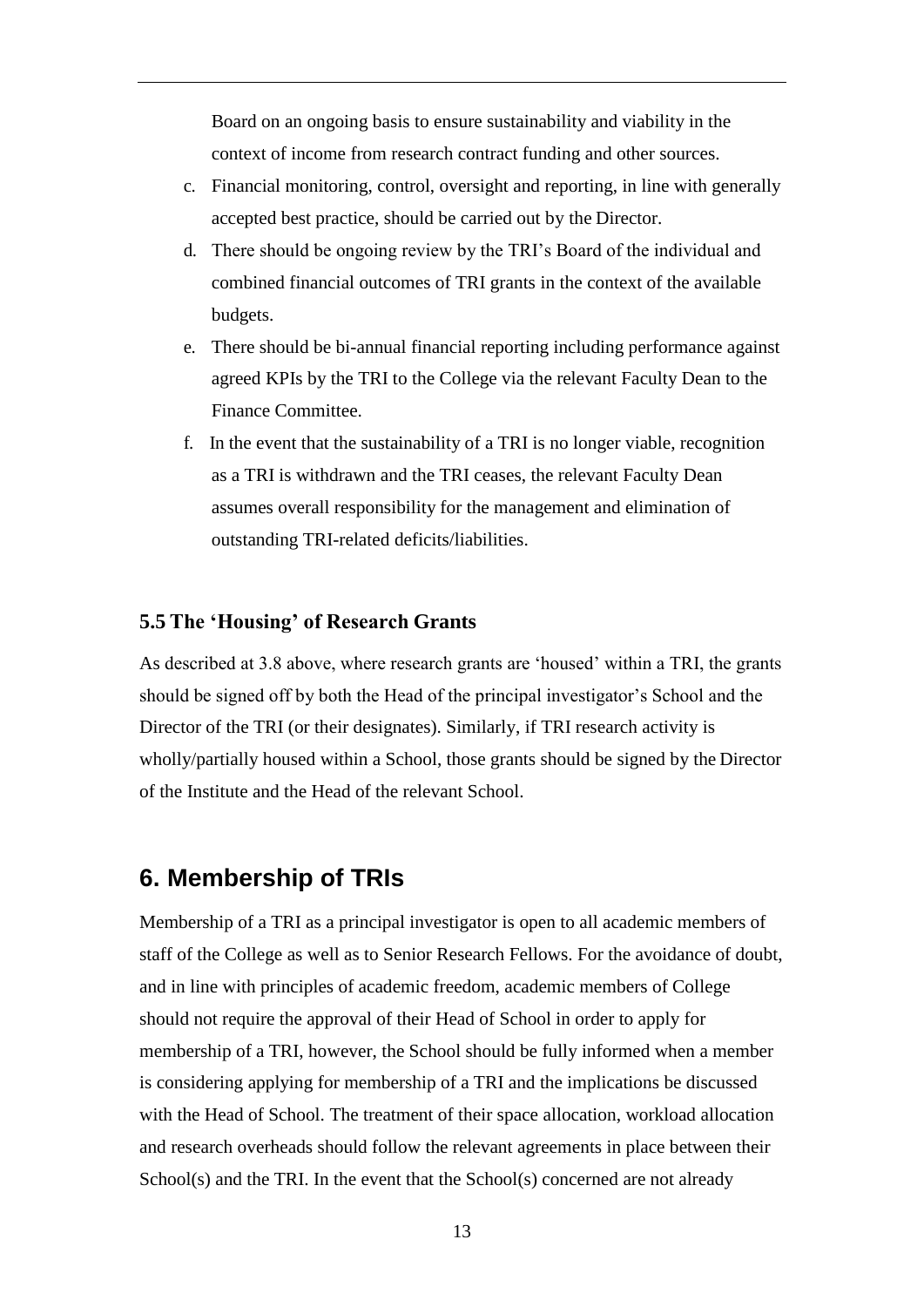participating in the TRI, appropriate agreements may need to be put in place. An academic can be a member of multiple TRIs if appropriate.

There must be a defined process managed by the TRI's EMC, through the TRI Director, to manage membership of the TRI. Two cases arise:

- The case of existing TRIs
- The case of new TRIs

In both cases, TRIs must establish criteria for membership (which will address issues to do with research interests, track record, and motivation).

*For existing TRIs,* the process might take the following form.

- 6.1 A proposal in the form of a letter by a current TRI member, accompanied by a curriculum vitae and a signed letter of application from the prospective member, is submitted to the Director.
- 6.2 This should be considered by the relevant EMC, and a formal letter of membership, signed by the Director on behalf of the TRI, be issued.
- 6.3 The Director should meet with the new proposed member and discuss the rights and responsibilities of membership. Further, the TRI Director should facilitate introductions to other TRI members.
- 6.4 Differing degrees of membership may be possible, and designations should reflect this (for example, TRI investigator, TRI associate member, etc). Each TRI should define these designations appropriately and publicly.
- 6.5 Membership of a TRI brings rights and responsibilities. Explicit assent must therefore be sought from prospective members. TRI members should not be included in membership lists for 'window dressing' purposes.
- 6.6 Membership may be for a defined period of time, as appropriate to the TRI and set out in its procedures.
- 6.7 The TRI will hold records of membership and TRI membership must be publicly recorded (for example on the TRI website).

*For new TRIs*, an initial set of members should be proposed as part of the process of defining the TRI and confirmed as part of the approval process. After the appointment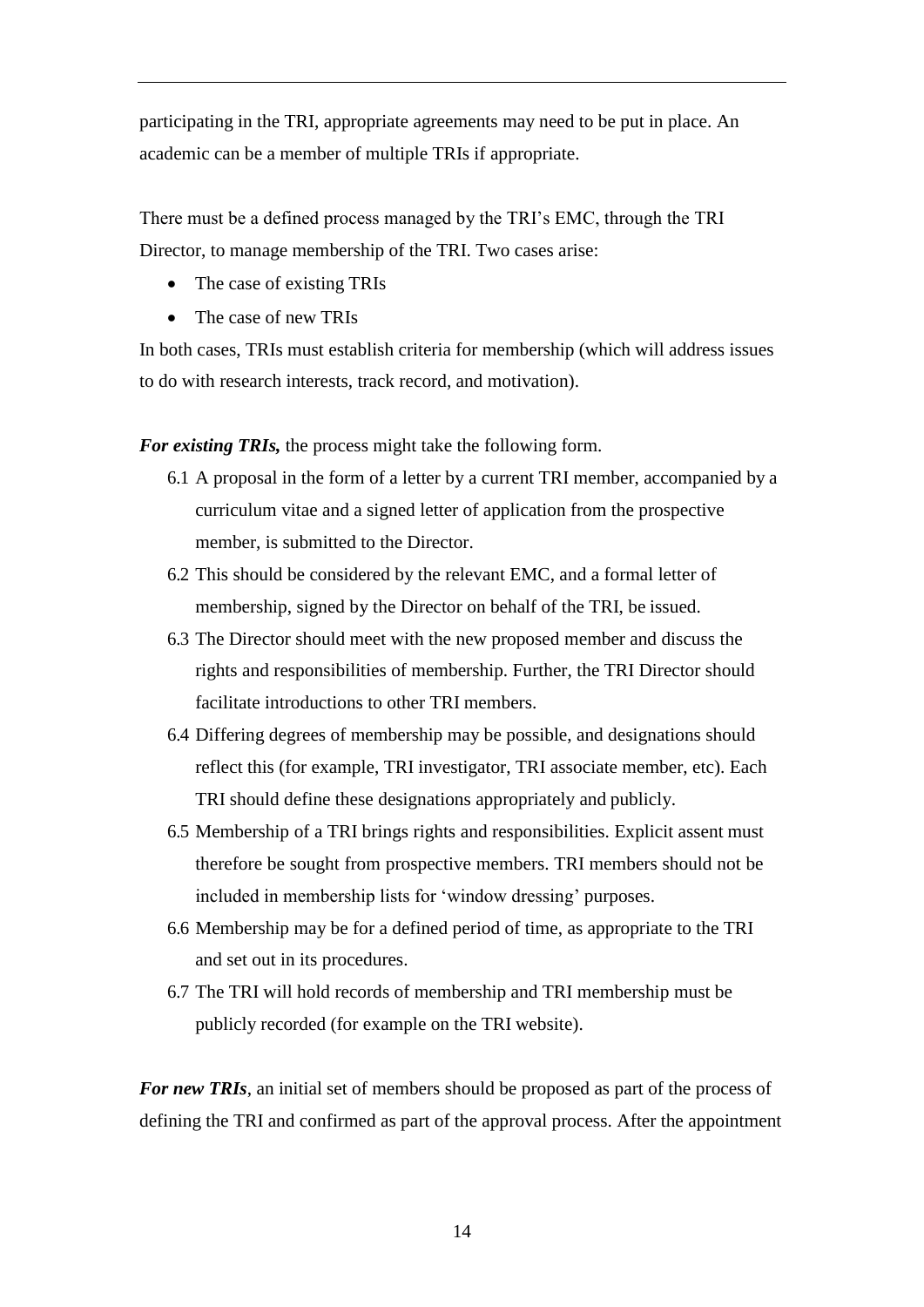of the Director and the instantiation of an EMC, the procedures elaborated above should then be applied.

Membership of TRIs for individuals who are not academic staff members of the College community should be possible for good strategic academic and research reasons. If appropriate, such individuals may be appointed to the TRI according to the College rules governing appointments of adjunct staff. All visiting researchers in the TRI, including those from industrial partners, will be formally recognised using College procedures and appropriate titles.

## <span id="page-15-0"></span>**6.1 Termination of Membership**

Membership of a TRI may be terminated by

- A letter of resignation.
- In the event of a serious breach of the responsibilities stated below, and after a defined process as set out by the EMC has been observed.

Appeals against the decisions to terminate membership taken by the EMC may be heard by the TRI Board at its sole discretion.

# <span id="page-15-1"></span>**7. Rights and Responsibilities of TRI Membership**

Rights of TRI Members will include (this list is not intended to be exhaustive):

- The use subject to EMC agreement of TRI facilities and capacities (for example, specialised equipment, information repositories, grant holding, etc.);
- Attendance at principal investigator meetings and other events;
- Inclusion on appropriate internal information channels;
- Representation on the TRI governance bodies;
- Access to the Director and EMC via agreed procedures.

Responsibilities will include (this list is not intended to be exhaustive):

- The normal responsibilities of membership of College;
- To uphold the academic integrity and mission of the TRI and College;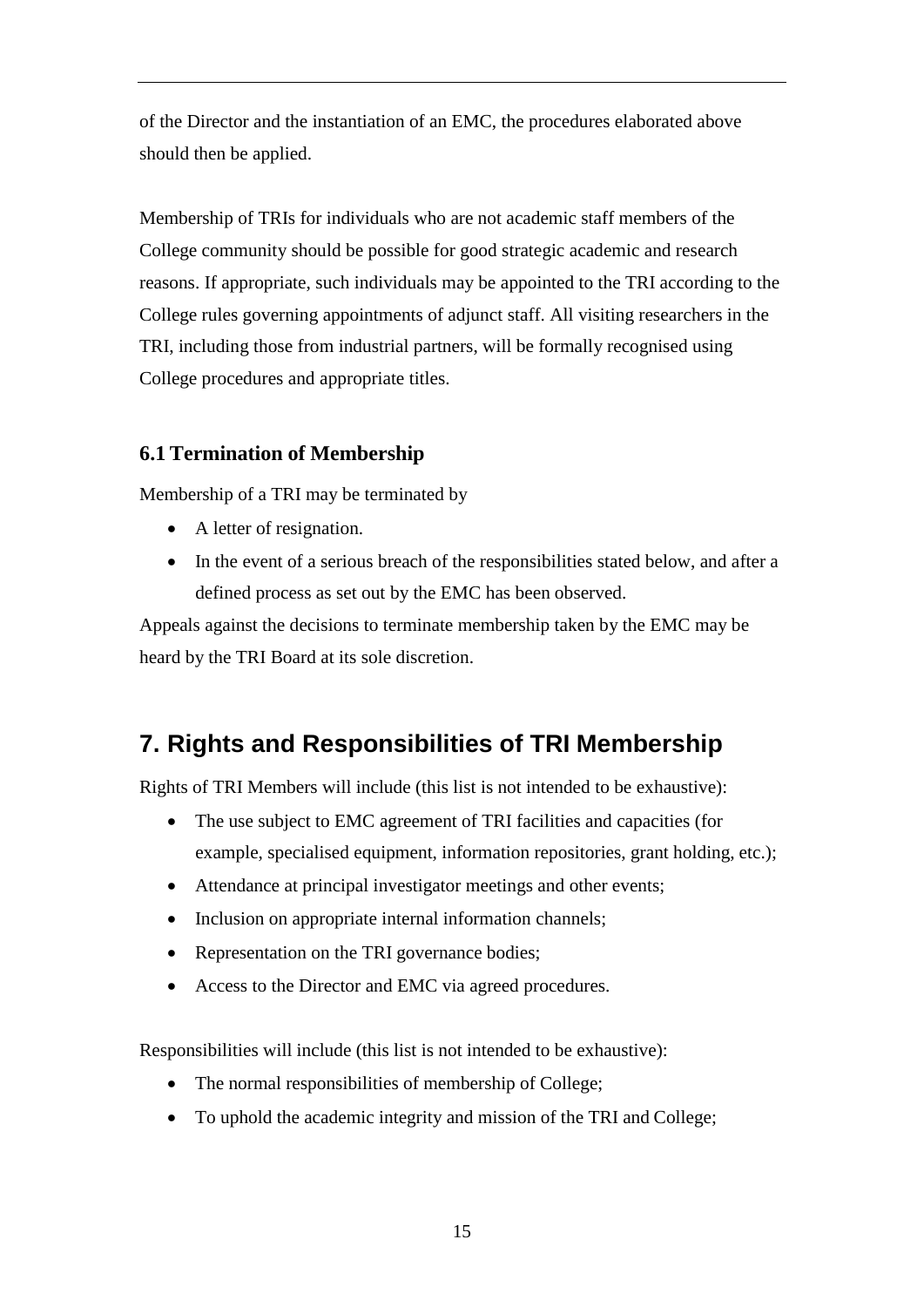- Running research grants relevant to the work of the TRI through the TRI's cost centre;
- Where principal investigators occupy space (either individually or via research groups) in the TRI, to generate funds that contribute to the TRI's operating costs;
- To include their affiliation with the TRI in publications relevant to the work of the TRI.

# <span id="page-16-0"></span>**8. TRI Governance and Administration**

Given the complexities in the management and control of TRIs, the management structure should include not only the Director and TRI Board, but also an Executive Management Committee (EMC) and an External Advisory Panel (EAP). In addition, one Dean of Faculty, appointed by the Provost, will have oversight responsibility for the TRI. This structure is intended to provide for accountability, with clear separation of the governance/oversight, executive/operational management, and advisory functions.



### <span id="page-16-1"></span>**8.1 The Role of the Director**

Each TRI will be headed by a Director who should normally be a member of academic staff. The Director will have a distinguished track record of research in the area addressed by the TRI and demonstrated leadership ability. The Director will have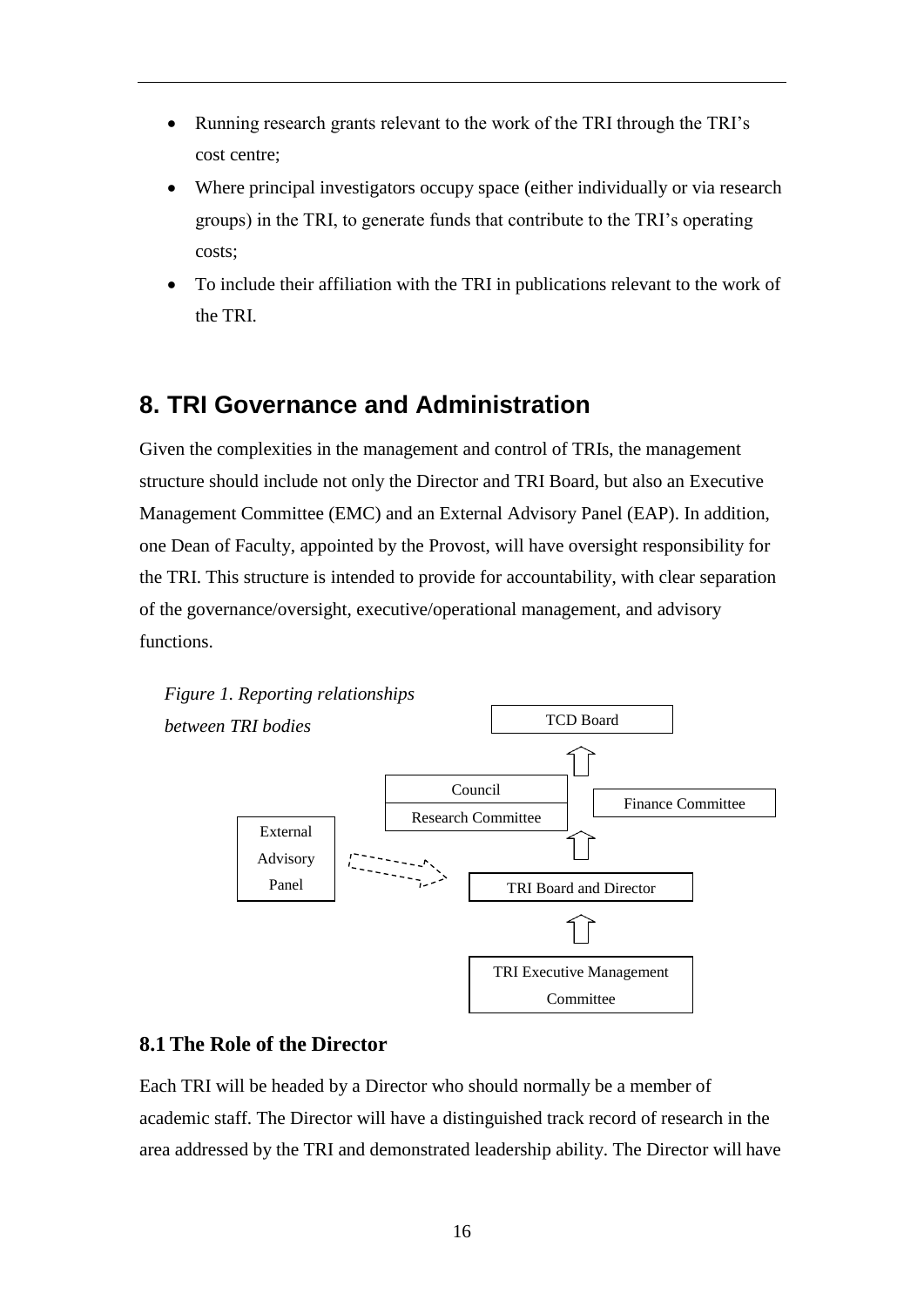the ability to drive the strategic, financial and academic planning needed for the longterm success of the TRI as well as to take responsibility for liaison and negotiations with partner institutions, in both the public and private sectors in Ireland and abroad. Above all, the Director will offer academic vision and leadership that will help integrate researchers from diverse backgrounds into a thriving inter-disciplinary environment. The Director is expected to actively undertake/direct research in her/his own field within the TRI and to generate research funding for this purpose.

The Director will normally be appointed by the Provost on the recommendation of the TRI Board following an open competition from within the academic staff of the College managed by the Dean of Research. It is expected that the Director's workload allocation within their School will be made in such a way as to accommodate their role as Director of a TRI; funds may be made available from College to support the Director's contribution to teaching and administration in the School where needed, the use of such funds for this purpose to be agreed between the Director and their Head of School, and subject to Faculty approval, in the case of any staff appointment. The Director reports to the Faculty Dean with oversight responsibility for the TRI in respect of their performance as Director and will be a member of the corresponding Faculty Executive. The procedures set out in Appendix 3 apply in relation to allegations of unsatisfactory performance.

The Director will lead the on-going development and implementation of the TRI's five-year strategic plan. The Director has full responsibility for the management of the TRI in the same way as a Head of School has responsibility for their School and responsibilities include health and safety issues, financial and personnel issues as well as responsibility for allocation of all space allocated to the TRI (see Appendix 2 and [2]). This space will be defined by the College Officer responsible for space allocation, in discussion with the Heads of the participating Schools.

The Director may delegate some of these duties to a senior administrator, who need not be a member of academic staff nor have an affiliation to a particular School, as well as to a Deputy Director, appointed by the Board of the TRI on the nomination of the Director, who will be a member of the TRI.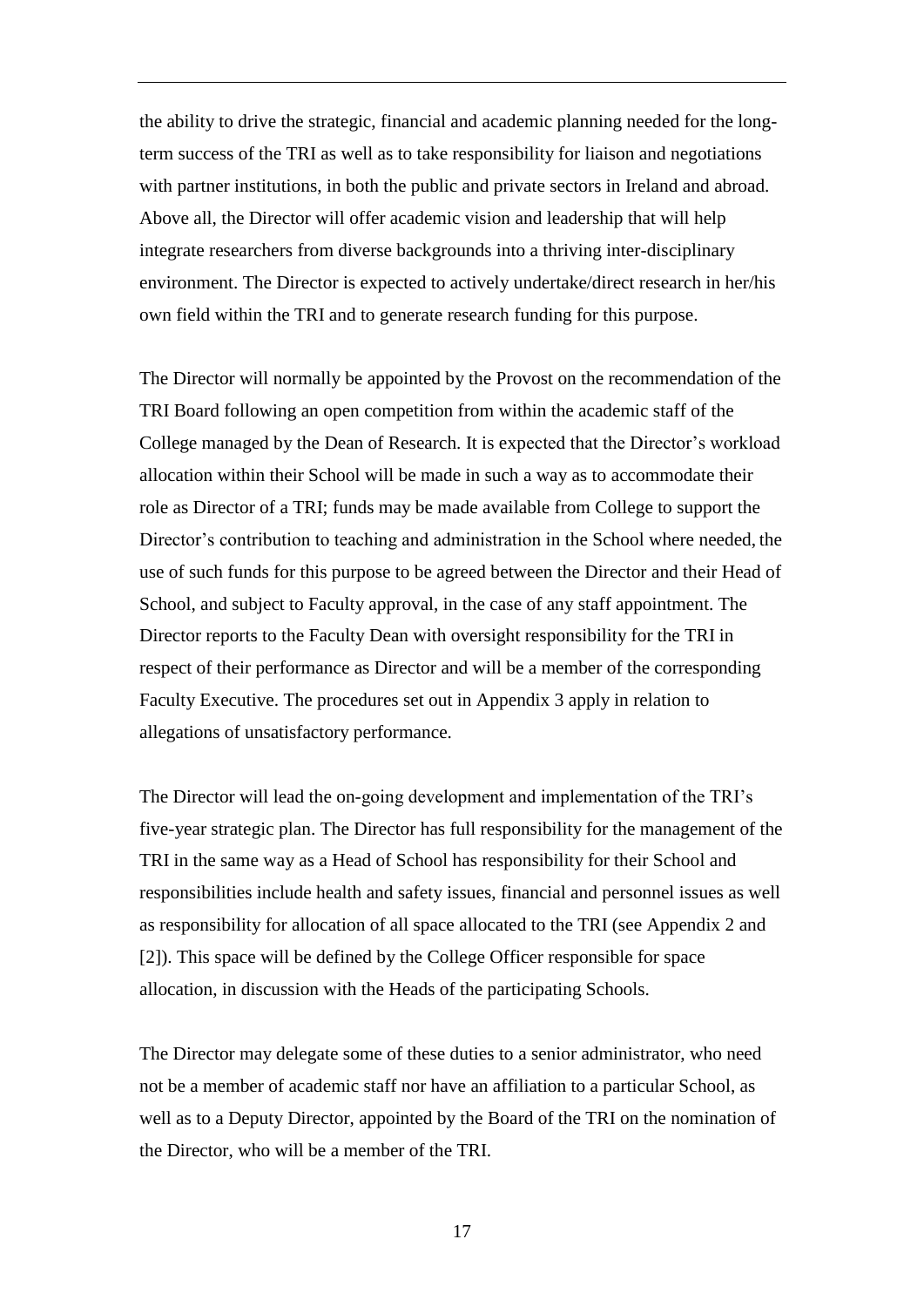The term of office for the Director will be for an initial five-year period, with the possibility of renewal for a total period of no more than eight years. The term of office for the Deputy Director will be for an initial three-year period with the possibility of renewal for one further period of three years.

### <span id="page-18-0"></span>**8.2 The TRI Board**

The TRI Board is composed of stakeholders in the TRI, chief of which is the College. The Board will exercise strategic oversight and critical review of the operation and development of the TRI. The responsibilities of the Board will include:

- a. Providing assistance and guidance to the Director and the EMC on financial and strategic matters including:
	- Financial management and planning
	- Fund-raising strategies for the TRI and its expansion
	- Potential commercialisation opportunities where appropriate
	- Management and operation of the TRI in line with College policies
	- Development, implementation and review of strategic plans for the TRI
	- Development of strategic alliances with appropriate research, cultural and industrial partners
- b. Oversight and support on matters including:
	- Advising the Provost on the appointment of the Director and EAP
	- Advising on the implementation of the recommendations of the EAP
	- Review of research strategy, based upon inputs from members of the TRI, the EAP, external assessors and other relevant sources
	- Ensuring in collaboration with the Dean of Research and Research Committee that the TRI research strategy is reflected in overall College research strategy
	- Monitoring of (research) performance against agreed targets and key performance indicators, including qualitative indicators, and preparation of formal annual reports of (research) performance
- c. Approving the appointment of the Deputy Director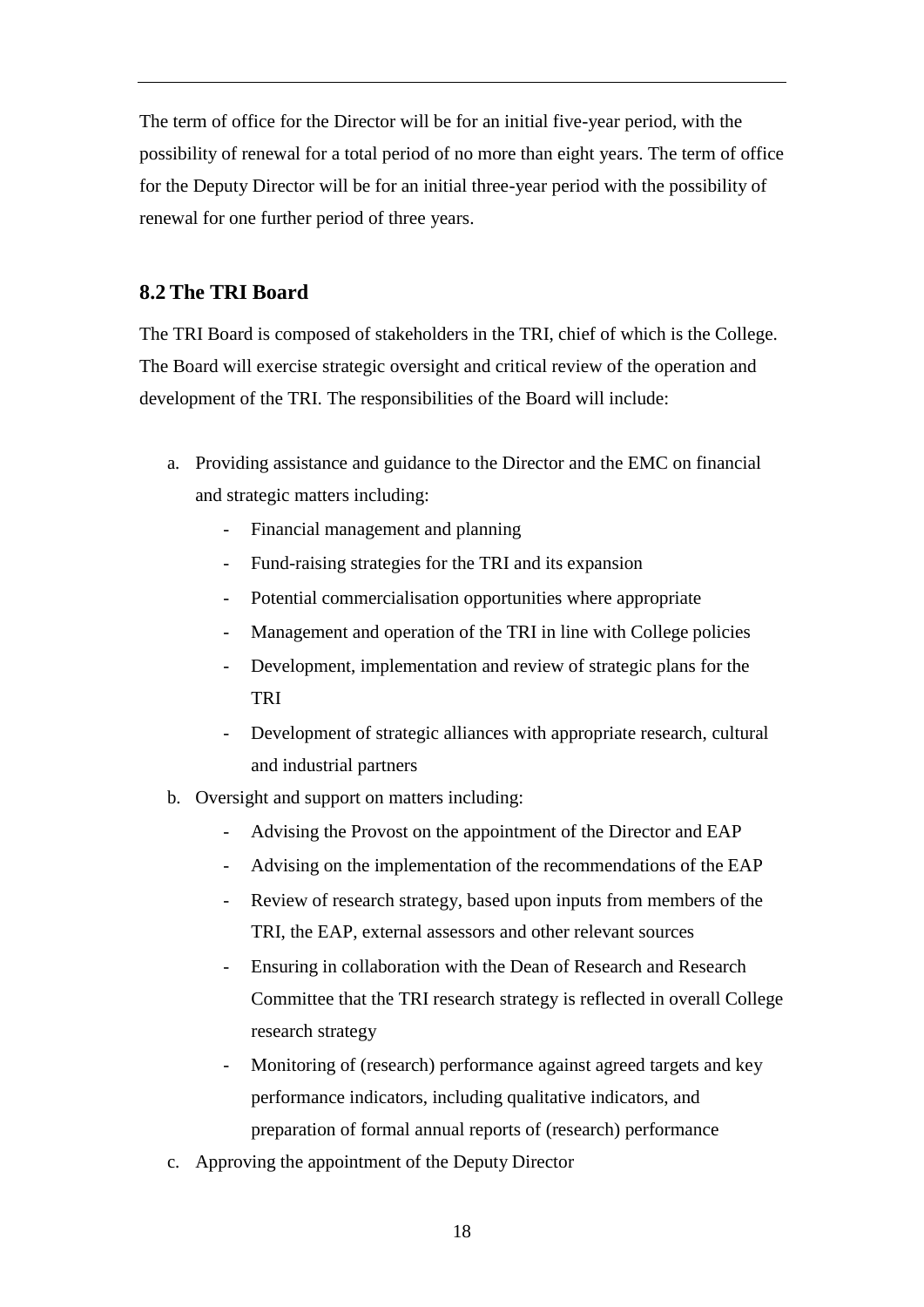- d. Presenting an annual report, including a financial statement, to the Research Committee for onward communication by that body to Council and Board
- e. Considering and approving the Director's biannual financial report via the responsible Dean to the Finance Committee and Board.
- f. Raising matters of great concern with the responsible Dean and the Dean of Research at the earliest feasible time.

Note that the Board is not responsible for directing or running the financial affairs of the TRI and has no role in designing, supervising or operating its internal control processes and procedures. These are matters for College and its finance and accounting functions and infrastructure.

The TRI Board will present an annual report to the Research Committee via the Dean of Research and bi-annual reports to Finance Committee via the appropriate Faculty Dean for onward communication to Council and Board as appropriate. Should matters of great concern arise within the course of the year, however, the TRI Board is obliged to report these matters to the relevant Faculty Dean and the Dean of Research at the earliest feasible time.

#### <span id="page-19-0"></span>**8.2.1 Composition of the Board**

The Dean of Research, following consultation with the Director, proposes to the Provost the composition of the Board of a TRI for approval. It will include the Chairperson, the Director, Deputy Director (if any), the Dean of Research, the Dean of Faculty with oversight responsibility for the TRI, the Heads of the two or three largest participating Schools (or their nominees), at least three external members with industrial, educational, financial or policy expertise (one of whom will be the Chairperson), and at most three further principal investigators. The external nominees may include representatives of external stakeholders and funders and are expected to act pro bono. The Director will appoint a Secretary to the Board (in attendance).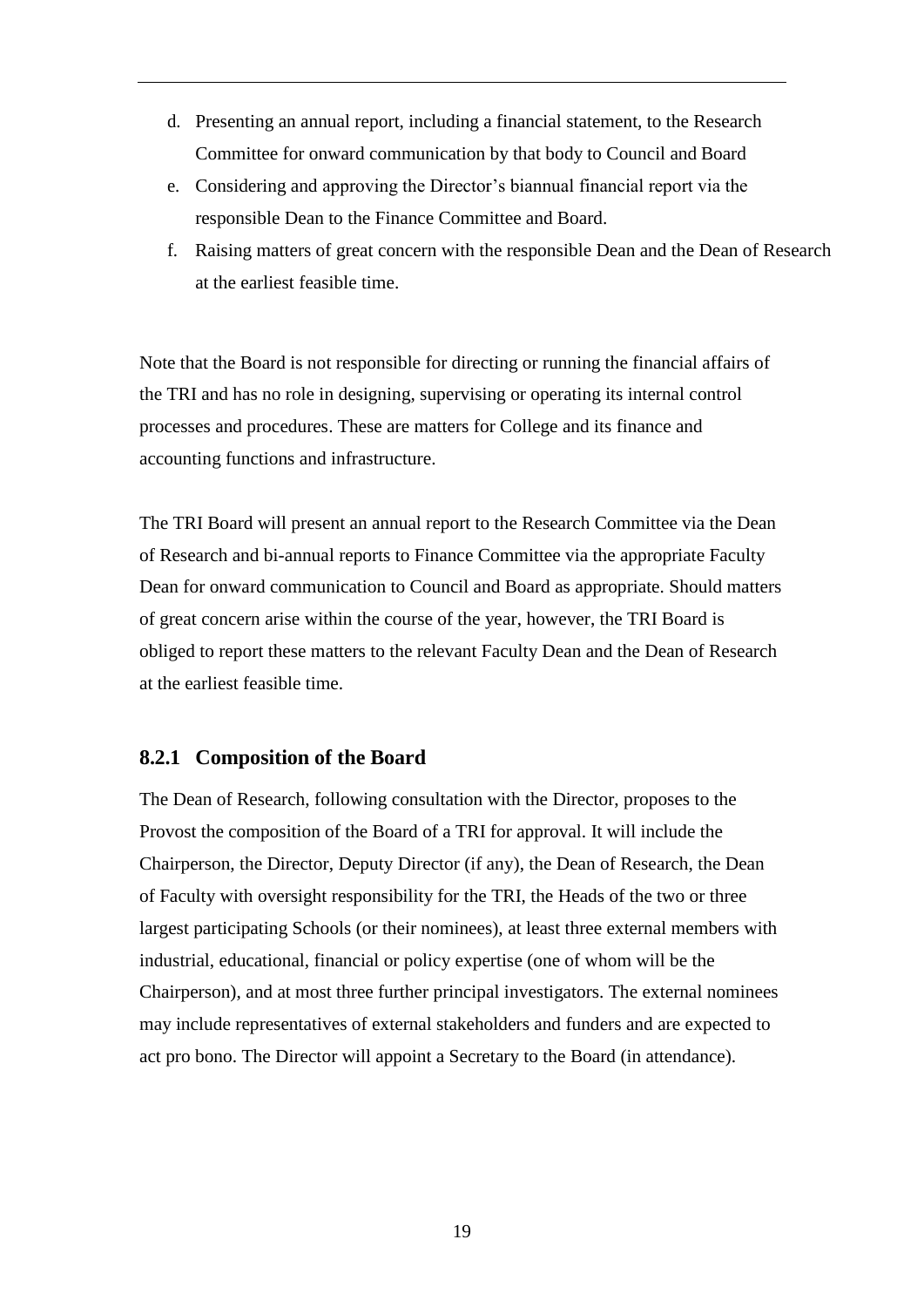There shall be at most five member principal investigators on the Board (three in addition to Director and Deputy Director); the size of the Board shall not exceed 15 members.

### <span id="page-20-0"></span>**8.2.2 Meetings**

The Board shall meet at least once a term.

### <span id="page-20-1"></span>**8.2.3 Term of Office**

External members will serve three-year terms, which may be renewed for a second term. Internal membership will be reviewed annually.

While representative of different stakeholders in the TRI, Board members are expected to act in this role in the best interests of the College and the TRI. All Board members, TRI management and other attendees that may be invited from time to time, at the invitation of the Chairman, are required to absent themselves should a potential conflict of interest arise in respect of either academic, commercial, legal or financial matters pertaining to the TRI. Such potential conflicts of interest are described in more detail in the College ethics policy [4].

### <span id="page-20-2"></span>**8.3 Executive Management Committee:**

The EMC is the executive managerial body of a TRI. The Director chairs the EMC, which includes representatives of the principal investigators and may include a Deputy Director as well as representatives of support staff, research fellows and/or postgraduate students. The EMC deals with the day-to-day operations of the TRI. It meets at least monthly to provide oversight on financial and operations management. It reports through the TRI Board to the College as described in section 9.2.

Functional roles of the EMC include

- To provide overall management of the TRI (and engage participating Schools);
- To oversee the financial affairs and sustainability of the TRI;
- To oversee infrastructural issues: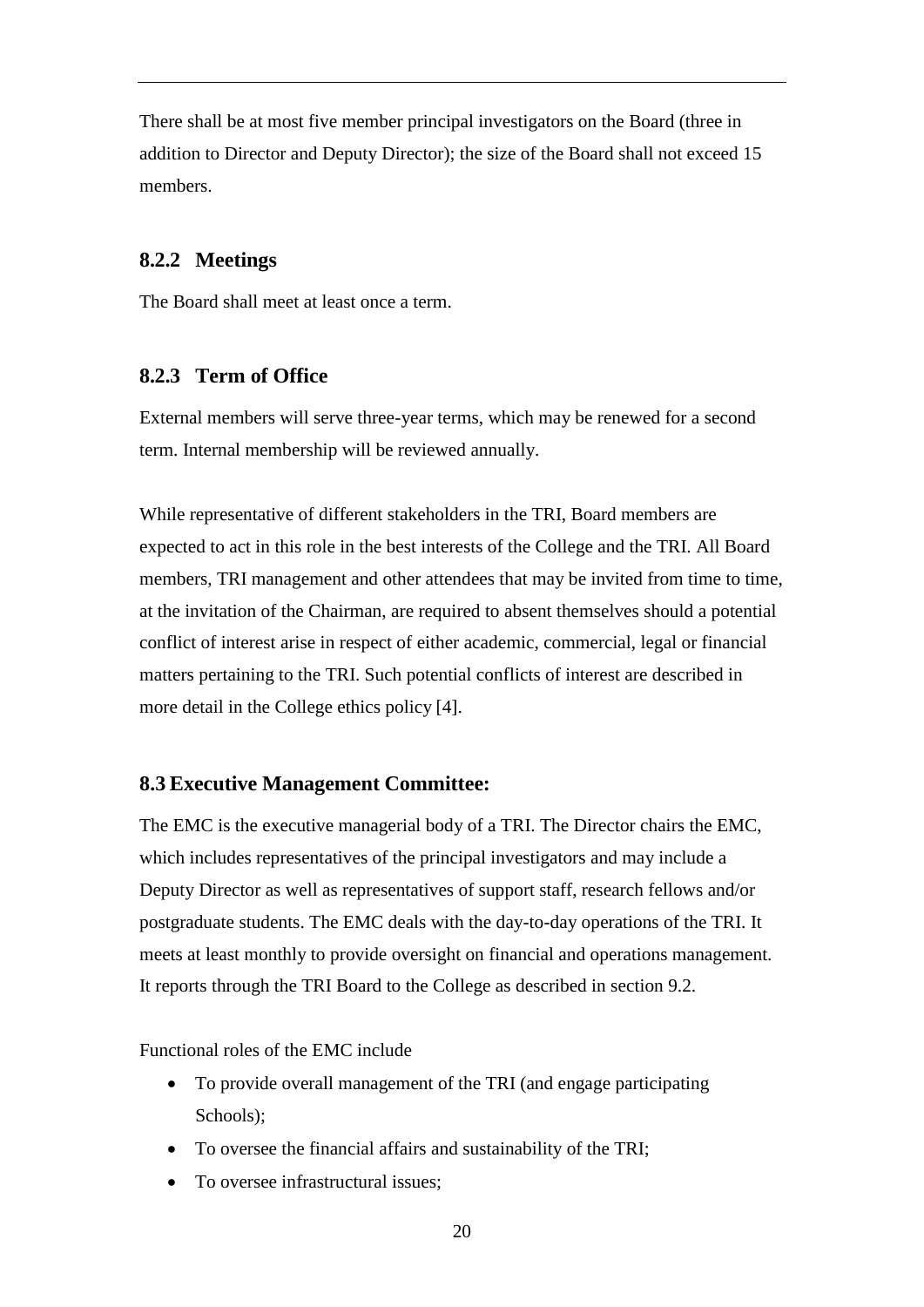- Appointment of appropriate technical and administrative staff;
- To provide the relevant information and reports in line with funders requirements;
- To ensure that the use of platform technologies are appropriately costed and utilised;
- Proactively developing research including industry-academic links;
- To establish and develop collaborations between the TRI and other national and international institutes and further develop national initiatives;
- To develop postgraduate student training programmes;
- To develop and implement the TRI's five-year strategic plan, proactively seeking funding and leading grant applications;
- To advance the profile of the TRI both nationally and internationally;
- To attract and host international conferences and workshops; enhance information dissemination in both general public and research community, nationally and internationally.

### <span id="page-21-0"></span>**8.3.1 Operation**

Membership of the EMC is for a three-year term, with the option to serve a second three-year term. Members may be re-appointed in different roles. The Director of the selects the membership of the EMC following consultation with the principal investigators and other relevant stakeholders.

### <span id="page-21-1"></span>**8.4 External Advisory Panel**

The purpose of the EAP is to review and guide the research of the TRI, with a view to achieving internationally recognized excellence in its field. It will be composed of internationally-respected experts, whose names will be proposed by the TRI Board and then approved by the Provost. The EAP usually meets once a year, and provides assessment and advice to the TRI Board and Director.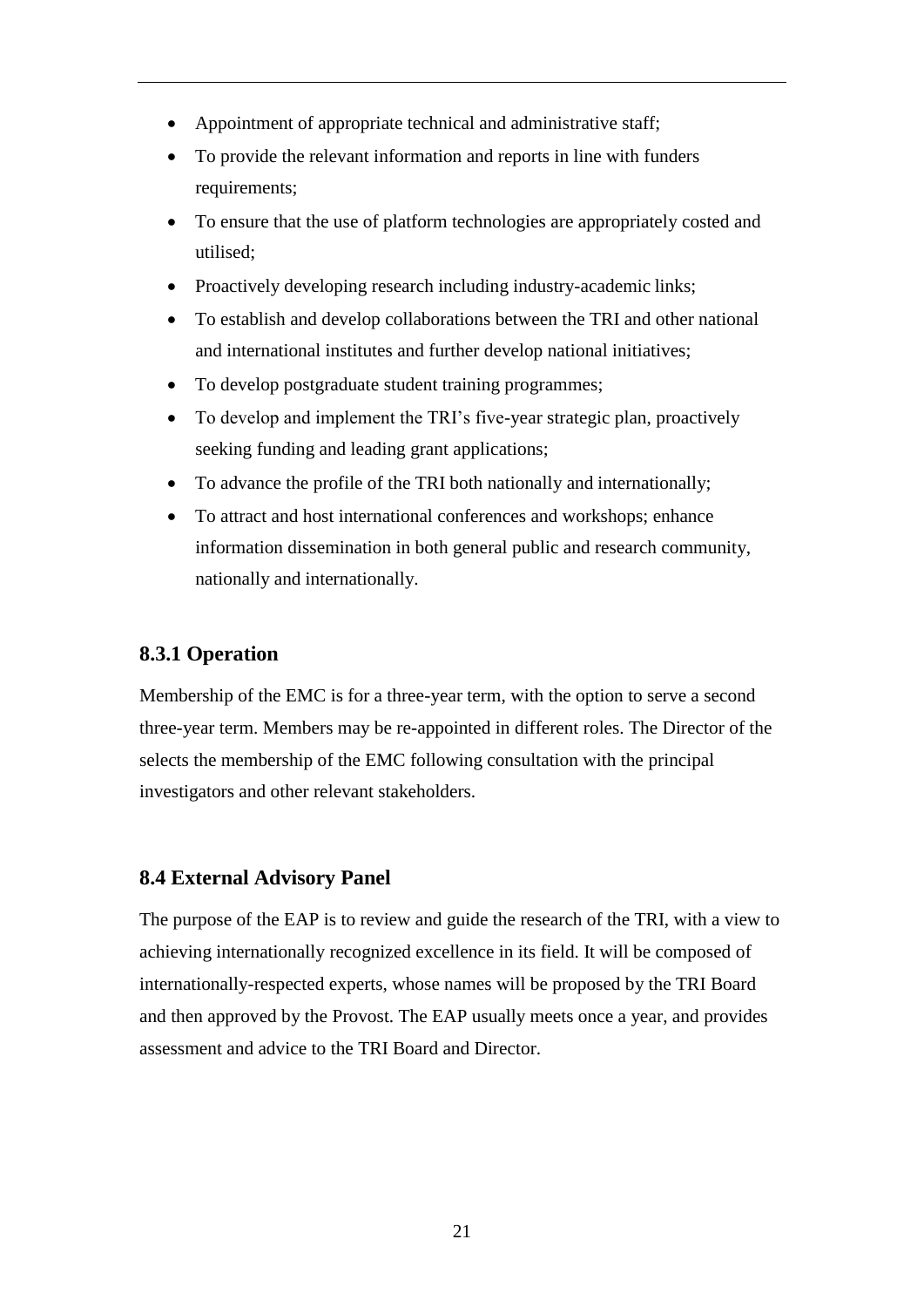# <span id="page-22-0"></span>**9. Review of a TRI**

A TRI will normally be granted approval for a period of five years. Every fifth year, the TRI will be subject to an external quality review, including a site visit, under College Quality Review Procedures. Reviewers will be asked to assess the TRI for both current performance and potential performance against international centres in academic fields broadly wide enough to ensure an appropriate range of international comparators on the following scale:

- A. International reference point for research in the discipline. Clearly a world leader.
- B. Internationally competitive in a majority of areas of its research. A significant player internationally in the field.
- C. Internationally competitive in only a minority of its research. Major part of research of national importance.
- D. None or very little research of international significance. Some research of national importance.
- E. Almost no research of national importance.

Reviews will be considered by the Research Committee in the context of the TRI's five-year strategic plan. If the review is satisfactory, the TRI would be formally recognised for a further period of up to five years. If the review is unsatisfactory, then the TRI would be given time to plan and implement remedial action. However, if no remedial action is possible or the planned action fails to address the concerns of the reviewers, recognition may be withdrawn.

College reserves the right to withdraw recognition of a TRI if, for example, the TRI

- receives an unfavourable external review:
- fails to generate appropriate grant income or ceases to have a critical mass of principal investigators to qualify as a TRI and the situation is unlikely to improve in the short term.

In such cases, the Research Committee may, on the recommendation of the Dean of Research, commission an extraordinary external review before making a decision.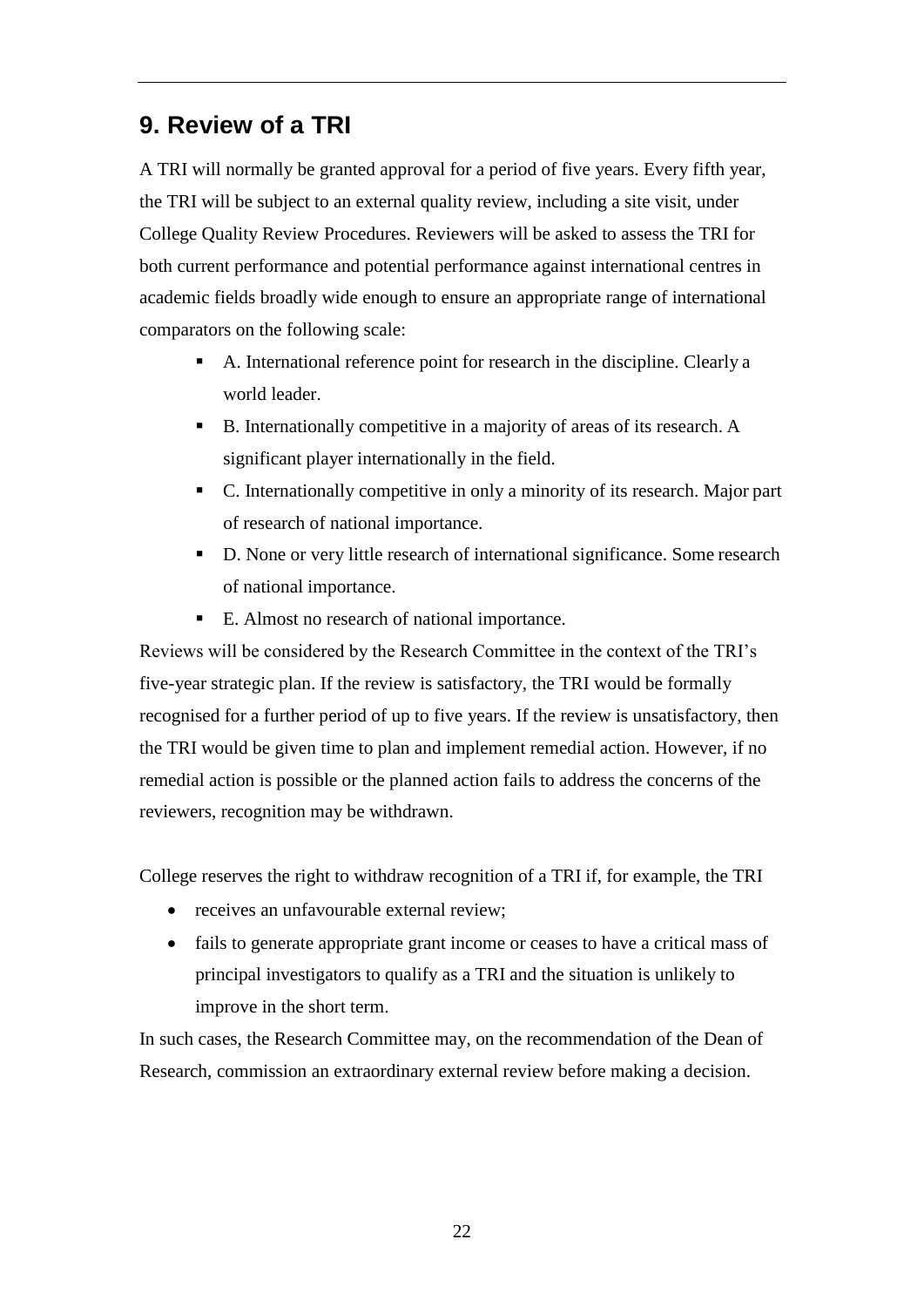# <span id="page-23-0"></span>**10. Review of this Policy**

A review of this policy should be undertaken by the Research Committee every three years and any resulting proposals for modifications be considered by Research Committee, Council, and Board.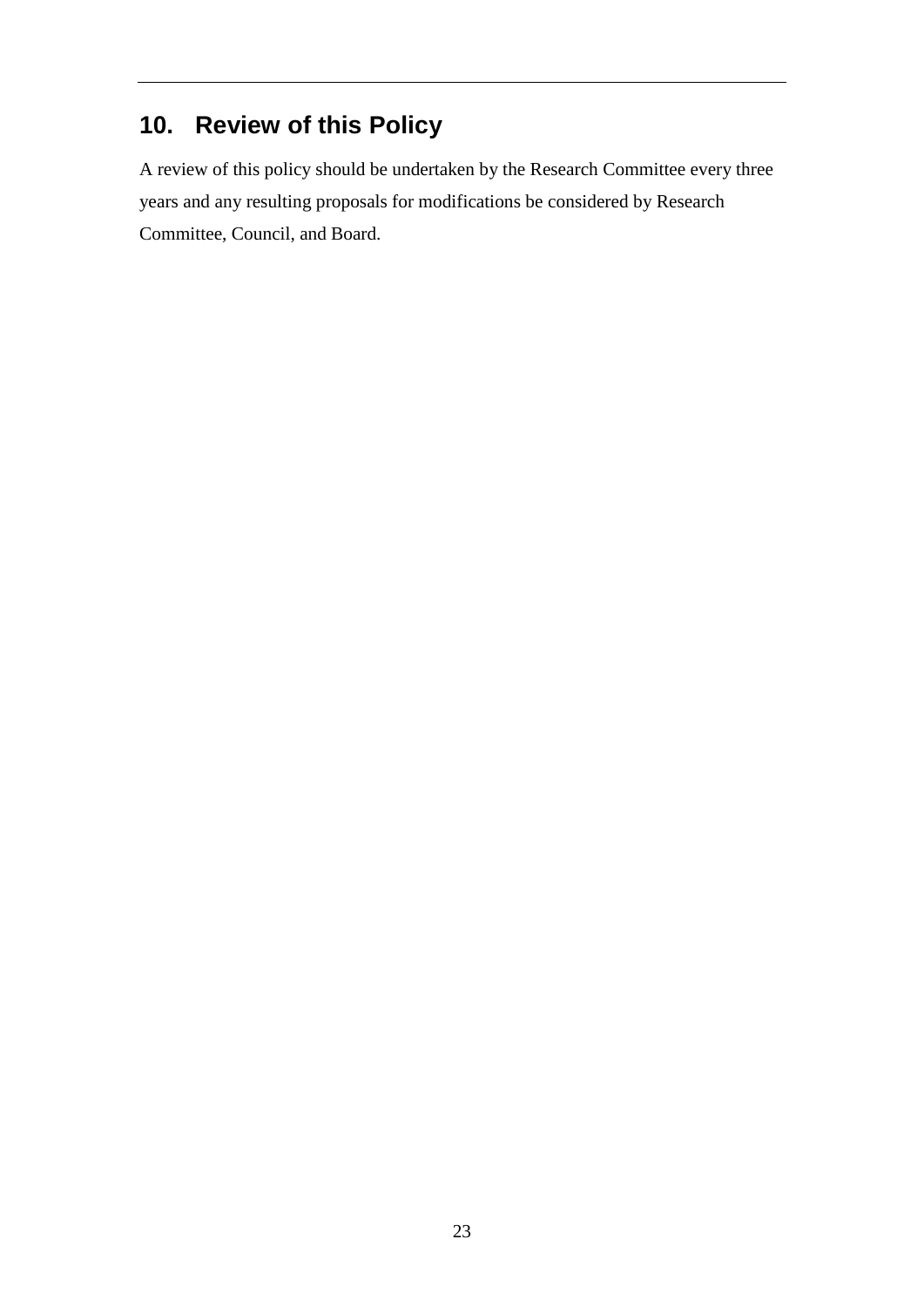#### **References**

[1] The Place of Research Groupings in TCD Produced by the Research Committee, May 2005 and updated November 2005

[2] Roles & Responsibilities of Faculty Deans/Heads of School/Directors of TRIin relation to Financial Matters https:/[/www.tcd.ie/Treasurers\\_Office/docs/FacultyDeansHeadsofSchoolRolesResponsibilities.pdf](http://www.tcd.ie/Treasurers_Office/docs/FacultyDeansHeadsofSchoolRolesResponsibilities.pdf)

[3] Explanatory Guidelines and Related Policies for the Financial Management of Research Grants and Contracts https:/[/www.tcd.ie/Treasurers\\_Office/docs/GuideFinMgtResearchGrantsContracts.pdf](http://www.tcd.ie/Treasurers_Office/docs/GuideFinMgtResearchGrantsContracts.pdf)

[4] College Ethics Policy <http://www.tcd.ie/about/policies/ethics-policy.php>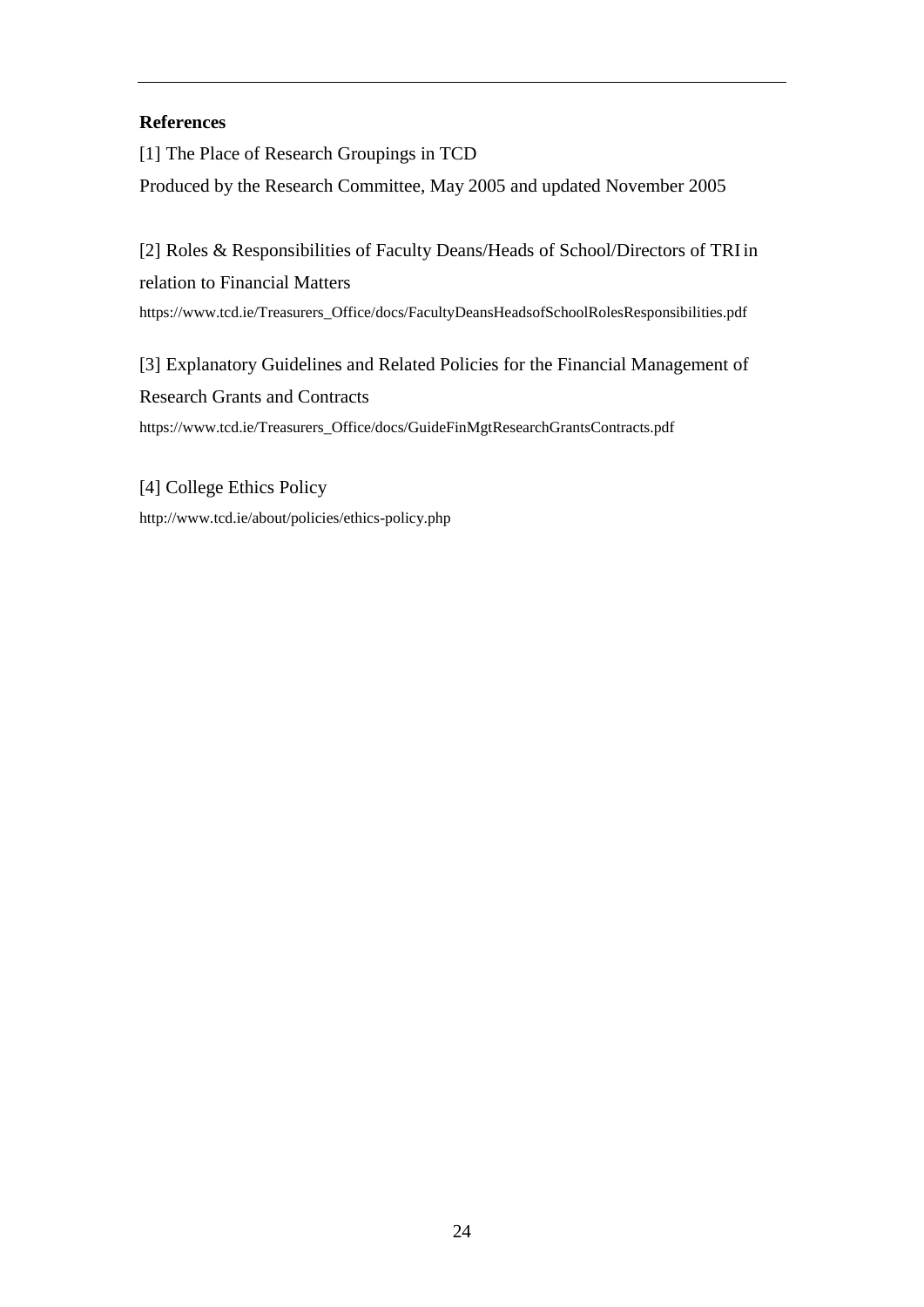# <span id="page-25-0"></span>**Appendix 1 Selected Previous Documents Addressing Aspects of the Operation of TRIs**

1. Governance of Trinity Research Institutes Approved by Board, 2003

2. The Place of Research Groupings in TCD Produced by the Research Committee, May 2005 and updated November 2005

3. Clarifications Regarding the Governance and Financing of TCD Research Institutes Produced by the Working Party on Research Institutes, November 2005

4. Guidelines for Financial Management of Institutes Approved by Finance Committee as FN/06-07/87

5. Funding of Trinity Research Institutes

Approved by Research Committee, May 2008 and incorporated in "Explanatory Guidelines and Related Policies for the Financial Management of Research Grants and Contracts" of October 2011.

6. Planning group requirements on core funding for TRIs As per Planning Group Report no. 4 to Board (approved by EOG as EO/10-11/083) and Planning Group Report no. 7 to Board (approved by EOG 21/6/2012)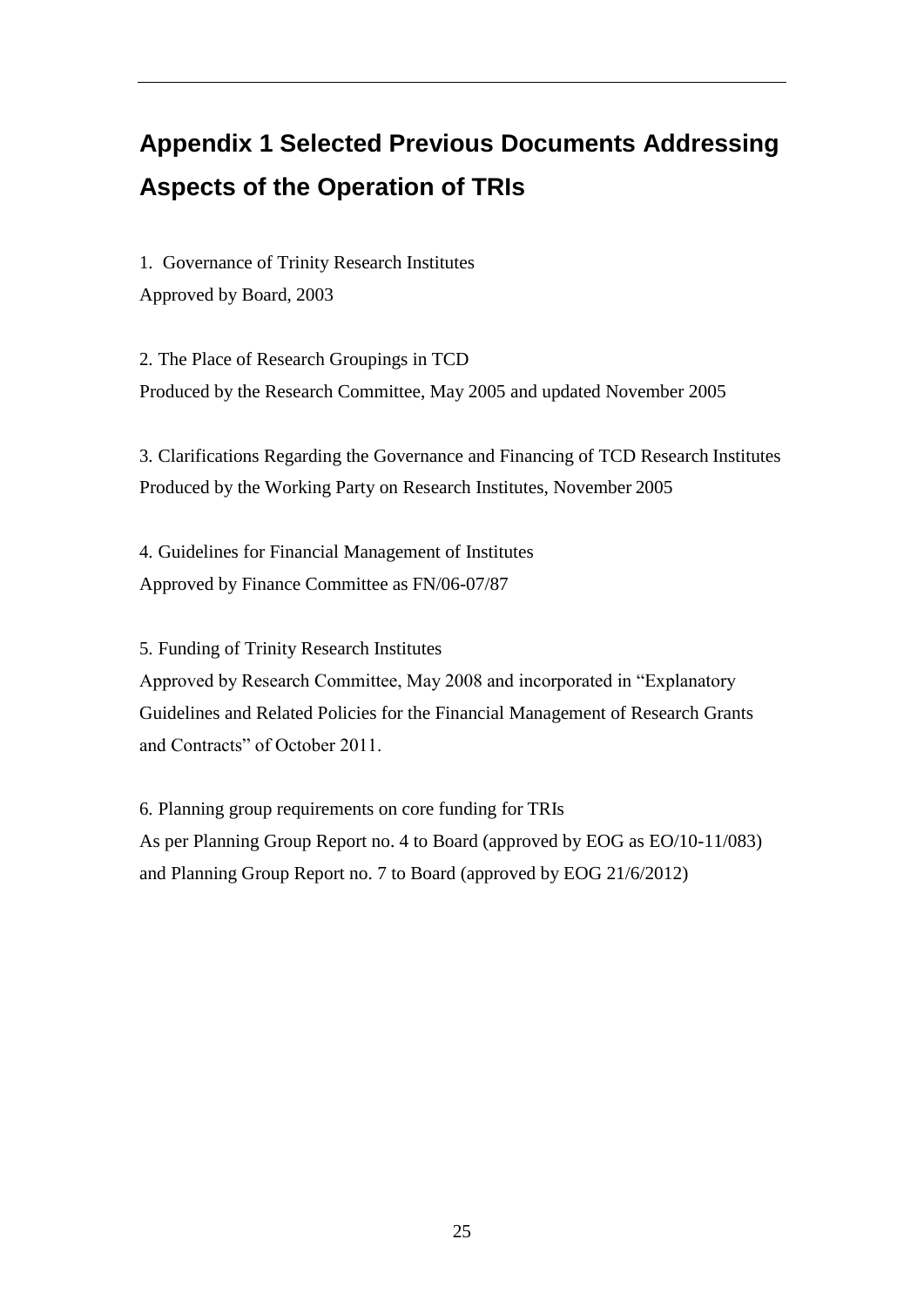# <span id="page-26-0"></span>**Appendix 2 Principal Duties of a Director of a TRI**

The Director will be responsible for

- 1. Strategic, academic and financial planning for the TRI;
- 2. Liaison and negotiations regarding joint projects with partner institutions and industries and Ireland and abroad;
- 3. Leading negotiations with partner schools regarding academic, financial, technical and all other matters pertaining to delivery of the mission of the TRI;
- 4. Creating a compelling academic vision and leadership culture that will help develop and sustain a thriving inter-disciplinary environment;
- 5. Ensuring the integration of partner schools and its programmes;
- 6. Management of the TRI's dedicated staff and dealing with all relevant HR matters
- 7. Management of the TRI budget, including all financial matters associated with the TRI, in accordance with College policies and procedures.
- 8. Engaging relevant stakeholders in devising and agreeing a strategic plan for the TRI
- 9. Any other duties as assigned by the College.

In addition, the Director will be expected to carry on running a successful research programme and to raise research grants for this purpose. The Director will be an exofficio member of the TRI Board and will chair the TRI's EMC.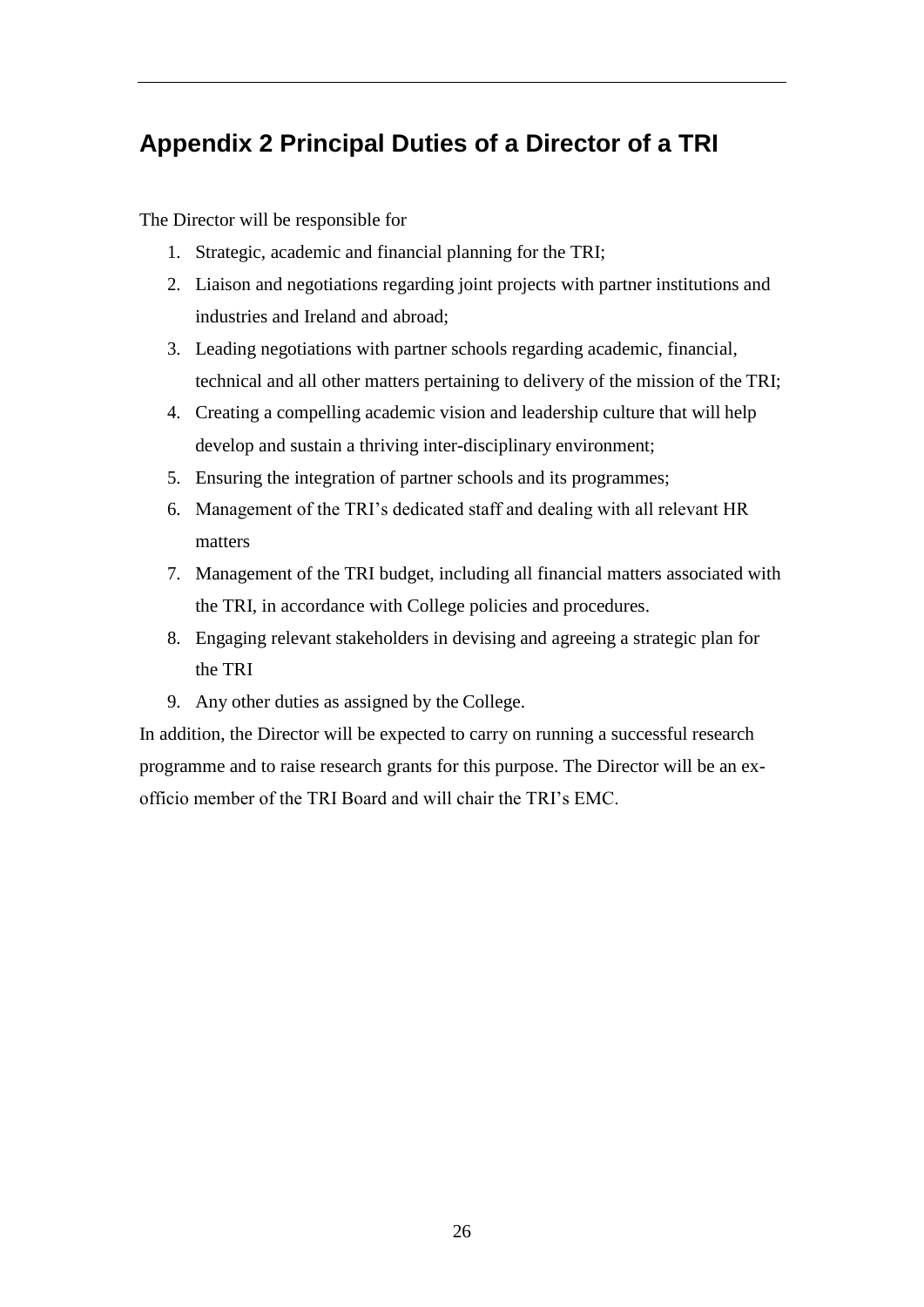# <span id="page-27-0"></span>**Appendix 3 Supplementary Procedure Relating to the Conduct of Duties of (Academic) Directors of TRIs**

In matters of allegations of misconduct, serious misconduct or failure to carry out contractual academic duties<sup>3</sup> the provisions of the Disciplinary Procedures Relating to Academic Staff will apply. In instances of alleged failure to carry out the duties to a satisfactory standard in respect of the specific role of Director of a TRI the following procedure applies:

#### **1 Principles**

The Manager<sup>4</sup> will make preliminary enquiries with the Director involved and where appropriate deal with the matter on an informal basis. If the Manager believes a hearing may be required he/she will inform the staff member that the matter will proceed to investigation under this policy. The staff member will be informed of the nature of the performance concerns. Hearings will not be convened until the matters of concern have been properly investigated and there has been a finding that there is a case to answer.

At every stage in the procedure the Director will be advised of the nature of the performance concerns and will be given the opportunity to state his/her case before any decision is made. At all stages during the investigation and subsequent hearing (if required), the Director will have the right to be accompanied by an authorised Trade Union Official, Staff Representative or other appropriate representative.

Matters under this policy will be dealt with by the College in a manner which protects the dignity of staff and no action shall take place in the presence of staff not directly concerned.

 $3$  It will be the prerogative of the College to determine the applicable procedure

<sup>4</sup>The title Manager is used as a generic term to describe the senior College Officer to whom the Academic Director directly reports.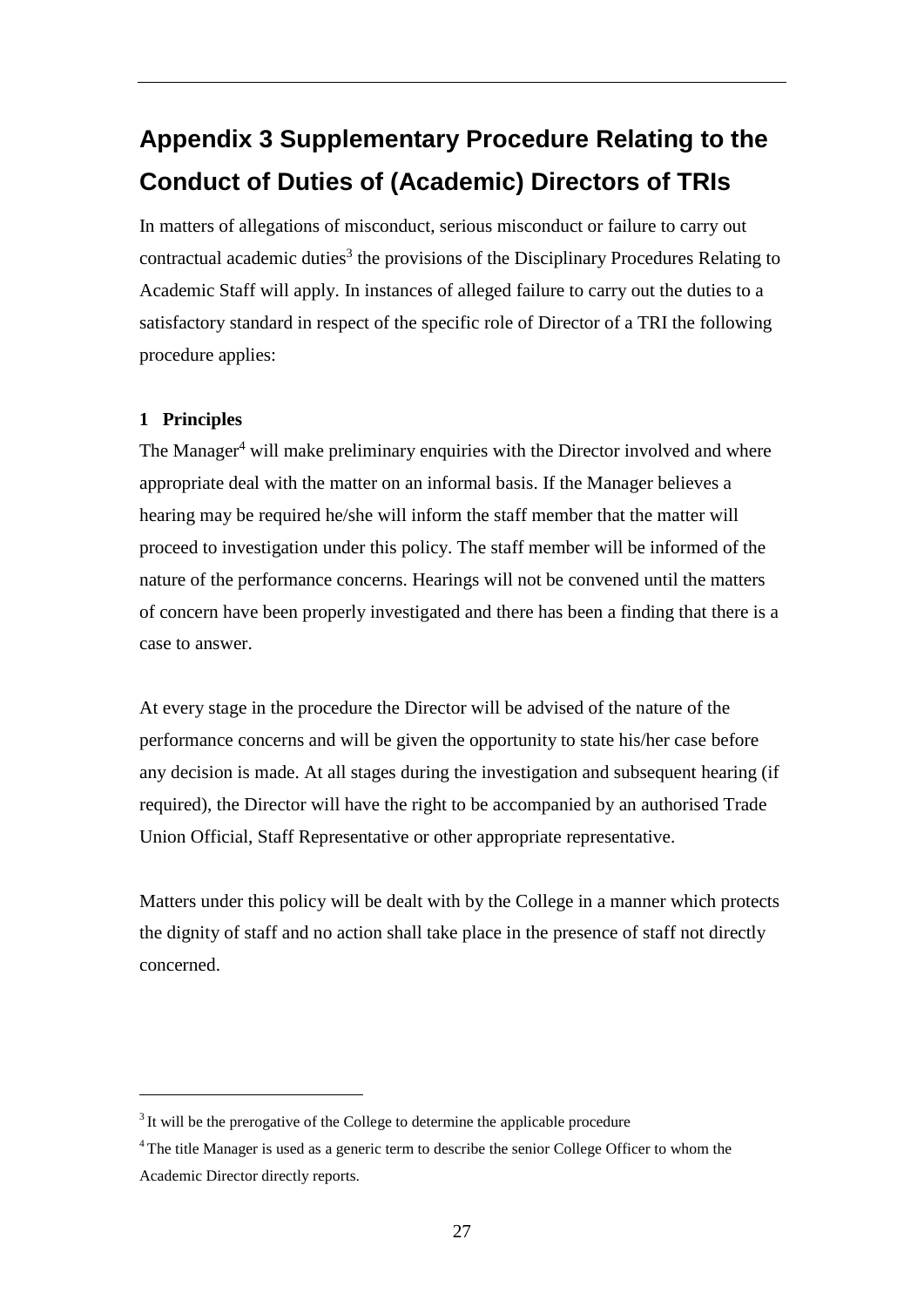#### **2 Sanctions**

While sanction in instances of underperformance in the role of Director will normally be incremental, the sanction applied will be related to the level of underperformance in each case. The College reserves the right to exercise discretion as to the suitability of the type of action applicable in any given situation. Sanction under this procedure will normally take one of the following forms:

Stage 1 - Verbal Warning

If performance does not meet acceptable standards, the Director will normally be given a formal verbal warning. He/She will be advised of the reason for the warning and that it is the first stage of the procedure. The warning will be confirmed in writing to the employee.

Stage 2- Written Warning/ Final Written Warning

If the required improvement does not take place a written warning will be issued. He/She will be warned that action under Stage 3 will be considered if there is no satisfactory improvement. If the level of underperformance is sufficiently seriousto warrant it, a Final Written Warning will be issued.

Stage 3 – Termination in Role as Director

If performance is still unsatisfactory then termination in the role of Director will result.

#### **3 Investigation Process**

A hearing will not take place before the matters of concern have been fully investigated. Details of the performance concerns will be made available to the Director in writing in advance of an investigation meeting. Generally the investigation will be conducted by the Manager. The Director will be advised in advance of the meeting of:

- the purpose of the meeting;
- the complaint/concerns being investigated;
- the time and venue:
- their right to representation;
- that the investigation may lead to sanction.

The staff member will be afforded the opportunity to respond fully to the matters of concern. The outcome of the investigation will be communicated in writing to the